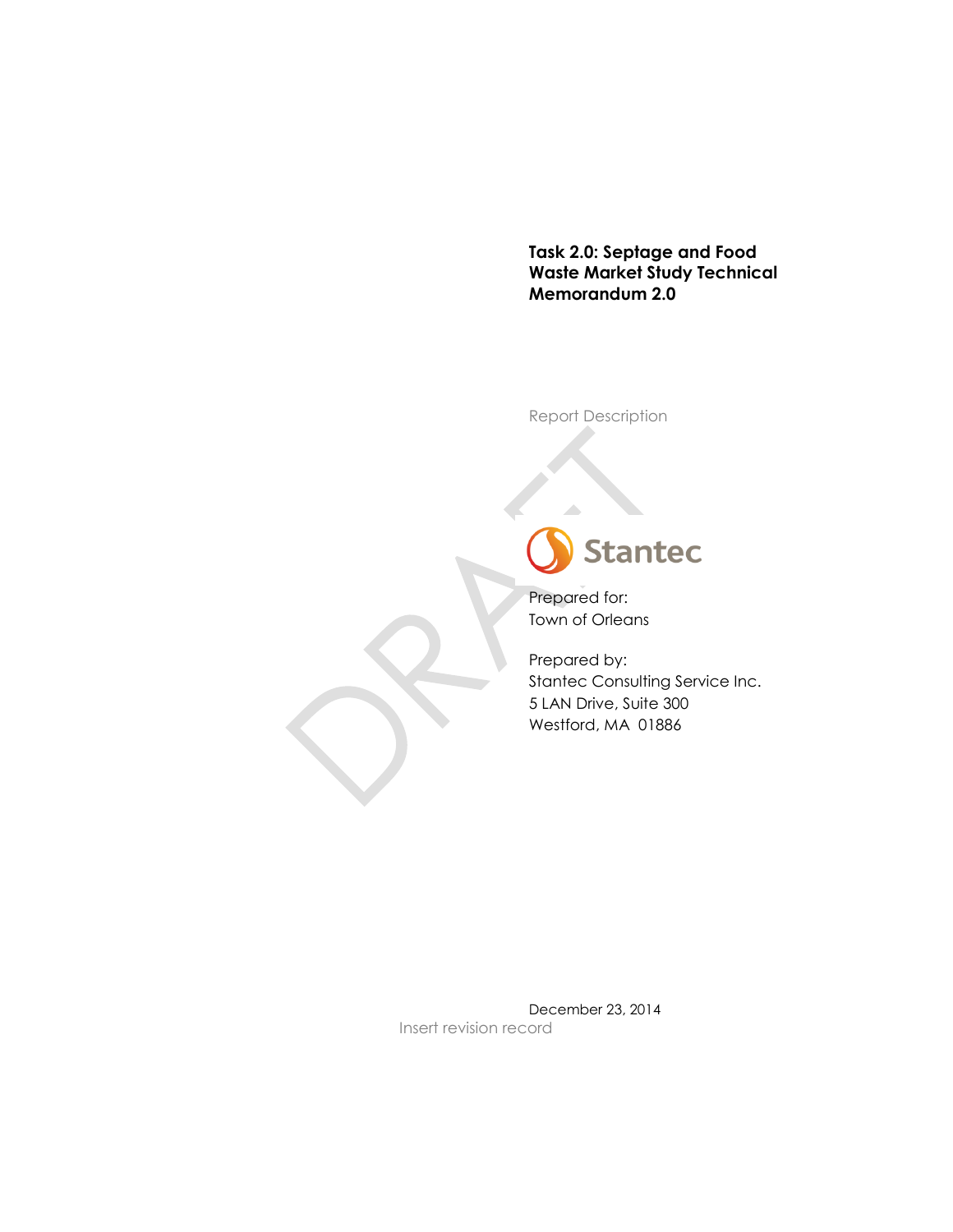### **Sign-off Sheet**

This document entitled Task 2.0: Septage and Food Waste Market Study Technical Memorandum 2.0 was prepared by Stantec Consulting Services Inc. ("Stantec") for the account of Town of Orleans (the "Client"). Any reliance on this document by any third party is strictly prohibited. The material in it reflects Stantec's professional judgment in light of the scope, schedule and other limitations stated in the document and in the contract between Stantec and the Client. The opinions in the document are based on conditions and information existing at the time the document was published and do not take into account any subsequent changes. In preparing the document, Stantec did not verify information supplied to it by others. Any use which a third party makes of this document is the responsibility of such third party. Such third party agrees that Stantec shall not be responsible for costs or damages of any kind, if any, suffered by it or any other third party as a result of decisions made or actions taken based on this document.

 $\Delta$ 

| Prepared by               |             |  |
|---------------------------|-------------|--|
|                           | (signature) |  |
| <b>Enter Name</b>         |             |  |
|                           |             |  |
| Reviewed by ____          |             |  |
|                           | (signature) |  |
| <b>Garry McCarthy, PE</b> |             |  |
|                           |             |  |
|                           |             |  |
|                           |             |  |
|                           |             |  |
|                           |             |  |
|                           |             |  |
|                           |             |  |
|                           |             |  |
|                           |             |  |
|                           |             |  |
|                           |             |  |

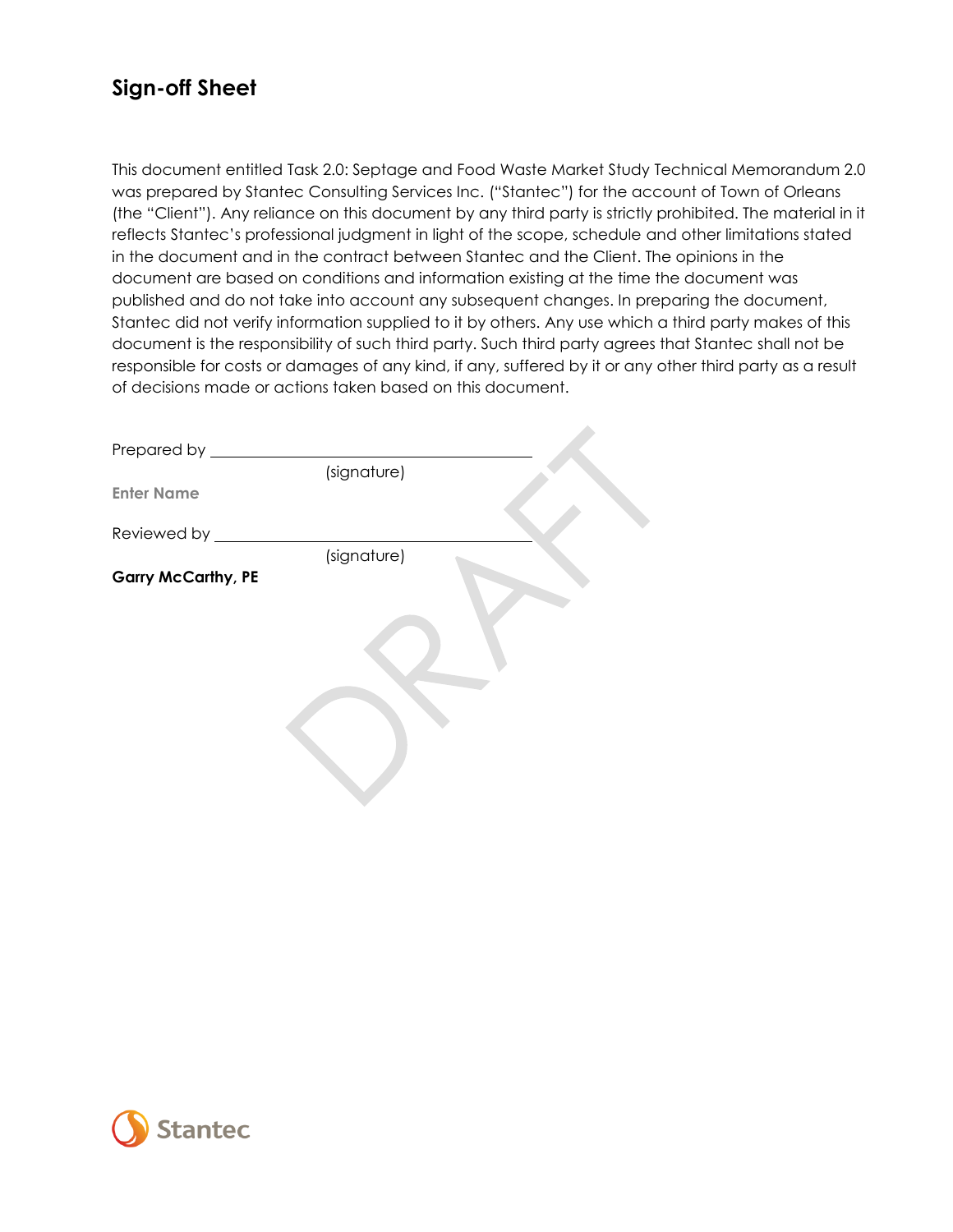### **Table of Contents**

| 1.0 |                       |  |
|-----|-----------------------|--|
| 2.0 |                       |  |
| 2.1 |                       |  |
| 3.0 |                       |  |
| 4.0 |                       |  |
| 4.1 |                       |  |
| 4.2 |                       |  |
| 4.3 |                       |  |
| 4.4 |                       |  |
| 5.0 |                       |  |
|     | <b>LIST OF TABLES</b> |  |

### **LIST OF TABLES**

| Table 1 |                                                                                       |  |
|---------|---------------------------------------------------------------------------------------|--|
| Table 2 |                                                                                       |  |
| Table 3 |                                                                                       |  |
| Table 4 |                                                                                       |  |
| Table 5 |                                                                                       |  |
| Table 6 |                                                                                       |  |
| Table 7 | Relative Advantages and Disadvantages of Leaving the Transport to the Haulers 4.4     |  |
|         | Table 8 Relative Advantages and Disadvantages of Converting to a Transfer Station 4.4 |  |
|         |                                                                                       |  |
|         | Table 10 Relative Advantages and Disadvantages of Current Solids Practice4.6          |  |
|         |                                                                                       |  |
|         |                                                                                       |  |
|         | Table 13 Relative Advantages and Disadvantages of Food Waste Anaerobic Digestion 4.14 |  |
|         | Table 14 Listing of a Few Commercial Sources Separated Organics Facilities4.15        |  |

### **LIST OF FIGURES**

| Figure 3 Average Monthly Septage Delivered to Tri-Town from 2010 to 2014 (gallons) 4.10 |  |
|-----------------------------------------------------------------------------------------|--|
| Figure 4 Average Daily Septage Deliveries for Each Month 2010 to 2014 (gallons) 4.11    |  |

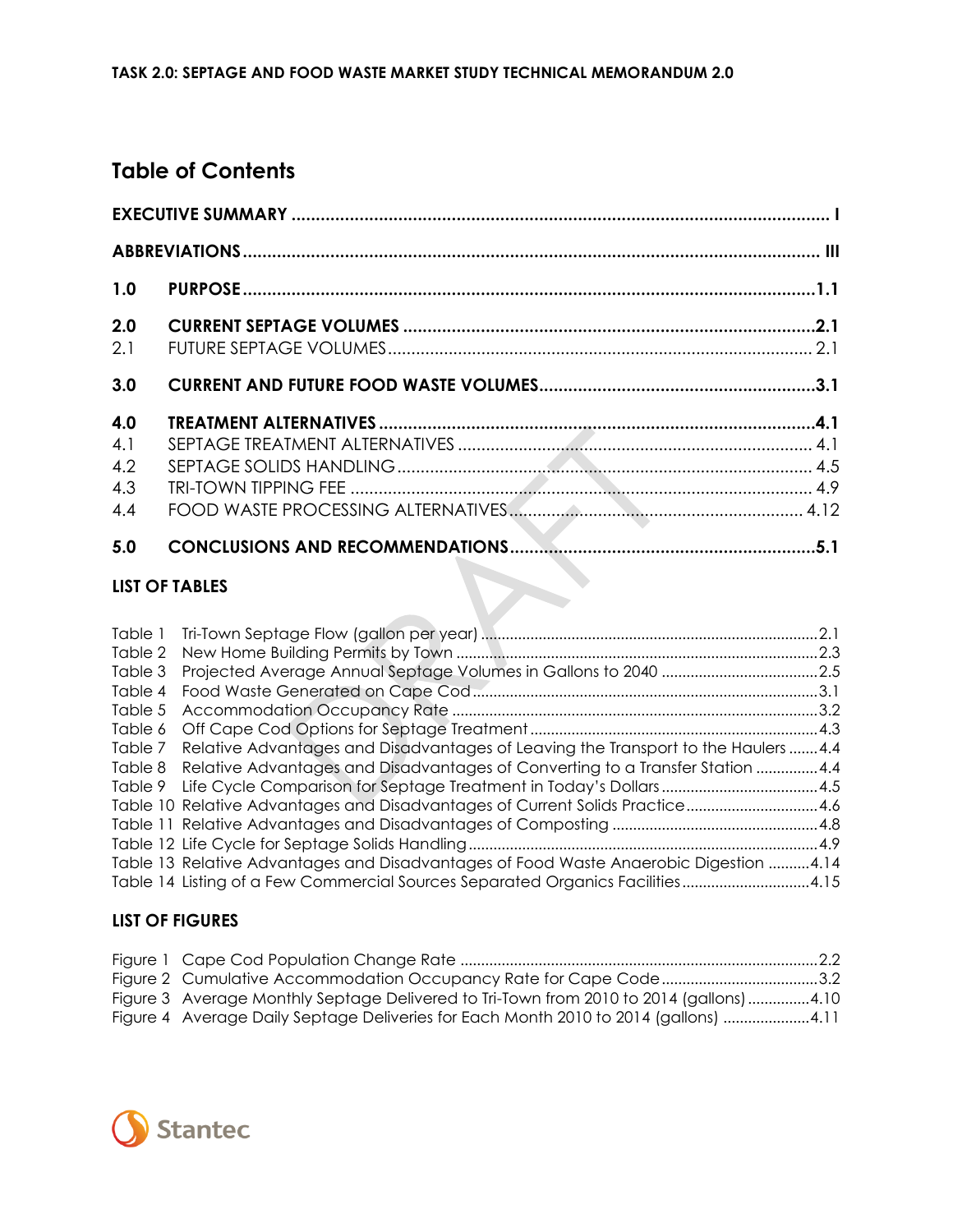**LIST OF APPENDICES**

**APPENDIX A SEPTAGE TRANSFER STATION CAPITAL O&M COST ESTIMATES**

**APPENDIX B COMPOSTING FACILITY CAPITAL AND O&M COST ESTIMATES**

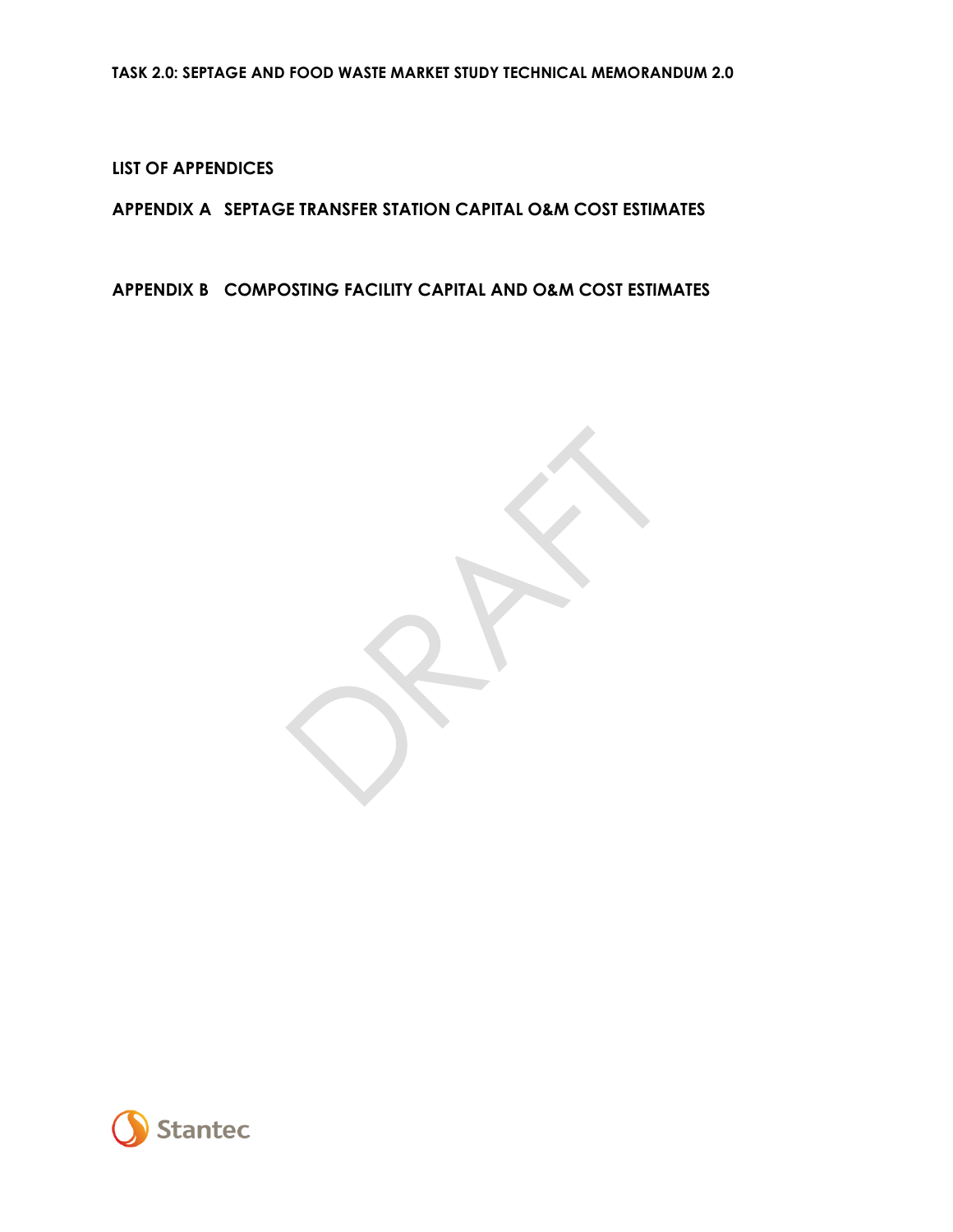### <span id="page-4-0"></span>**Executive Summary**

The purpose of this Technical Memorandum (TM) is to review the current and future state of septage and food waste volumes in the Mid, Lower and Outer Cape and the options for handling these materials in Orleans. The following were reviewed:

- Current and future septage quantities;
- Current and future food waste quantities;
- Septage treatment alternatives;
- Alternatives for septage solids handling;
- Tri-Town tip fee evaluation; and
- Food waste processing alternatives.

Cape wide, the population growth rate has been steadily declining for decades and from 2000 to 2010 the growth rate was -3.8%. In addition the population is ageing. Residential development and tourism have remained steady with minor fluctuation due to economic conditions. Based on the indicators neither septage or food waste is expected to increase significantly in the future (up to 2040). On an annual basis septage volumes will likely decline due to changes in sewering in Orleans and Eastham dictated by the CWMP's for both communities. Table ES12 lists the projected septage quantities through 2040.

| <b>Town</b>     | <b>2010 thru</b><br>2013 | <b>2014 thru</b><br>2020 | <b>2021 thru</b><br>2025 | <b>2026 thru</b><br>2030 | <b>2031 thru</b><br>2035 | <b>2036 thru</b><br>2040 |
|-----------------|--------------------------|--------------------------|--------------------------|--------------------------|--------------------------|--------------------------|
| <b>Orleans</b>  | 2,211,043                | 2,212,000                | 1,836,000                | 1,571,000                | 1,372,000                | 1,173,000                |
| <b>Brewster</b> | 2,119,460                | 2,120,000                | 2,120,000                | 2,120,000                | 2,120,000                | 2,120,000                |
| Eastham         | 1,339,122                | 1,340,000                | 1,340,000                | 1,340,000                | 1,139,000                | 1,139,000                |
| P-Town          | 1,051,803                | 1,052,000                | 1,052,000                | 1,052,000                | 1,052,000                | 1,052,000                |
| Wellfleet       | 804,476                  | 805,000                  | 805,000                  | 805,000                  | 805,000                  | 805,000                  |
| Harwich         | 668,587                  | 669,000                  | 669,000                  | 669,000                  | 603,000                  | 483,000                  |
| Truro           | 615,003                  | 616,000                  | 616,000                  | 616,000                  | 616,000                  | 616,000                  |
| Dennis          | 207,908                  | 208,000                  | 208,000                  | 208,000                  | 208,000                  | 208,000                  |
| Other           | 190,419                  | 191,000                  | 191,000                  | 191,000                  | 191,000                  | 191,000                  |
| Total           | 9,207,819                | 9,213,000                | 8,837,000                | 8,572,000                | 8,106,000                | 7,787,000                |

### **Table ES1: Projected Annual Septage Quantities**

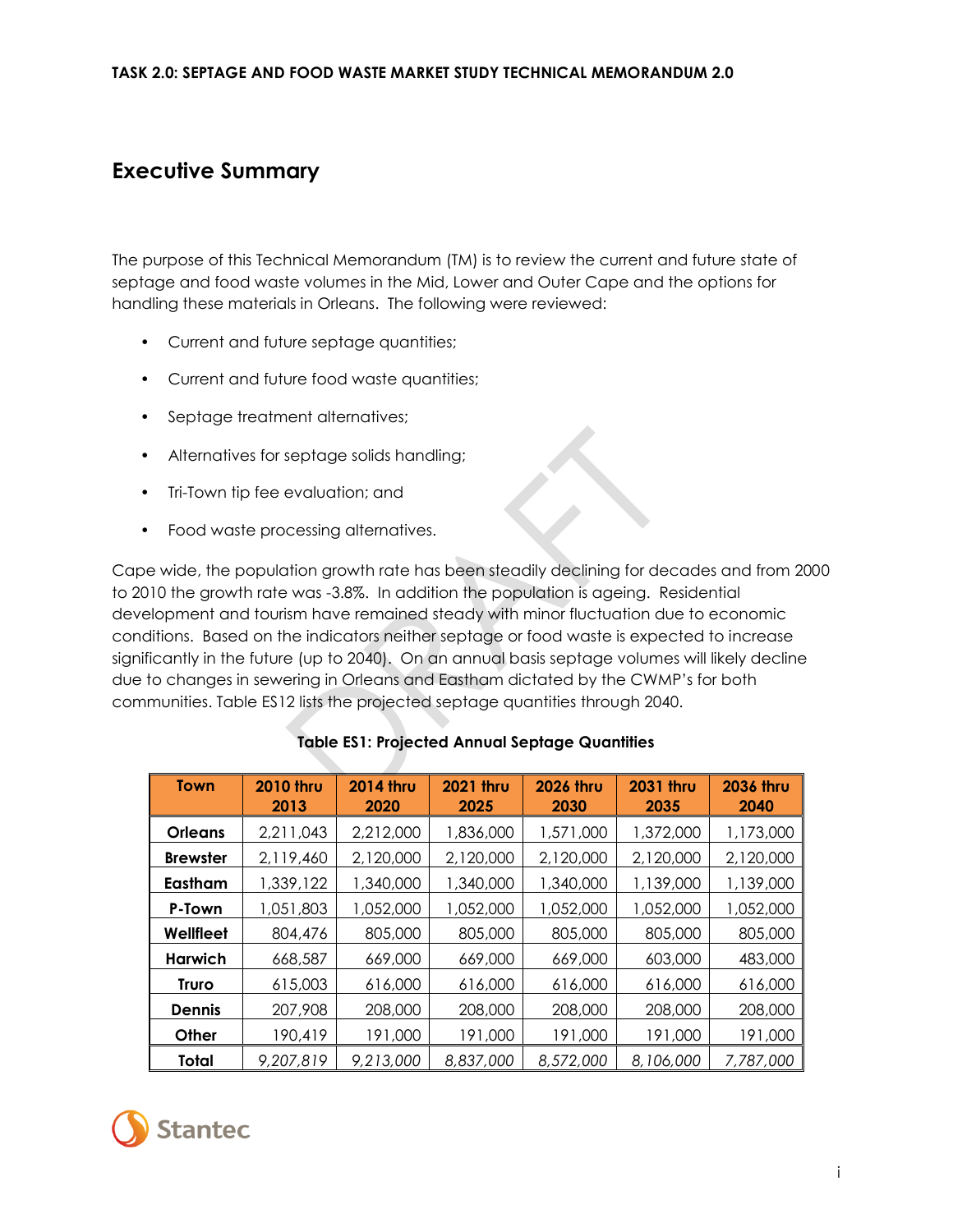Under new MA DEP regulations commercial institutions that generate one ton or more of food waste in any given week must separate the food waste from other refuse for potential recycling. THE DEP and the US EPA performed a survey of all cities and towns in Massachusetts. The total annual amount of food waste meeting the requirements of the new regulations on Cape Cos is between 14,000 and 15,000 tons. This is insufficient for a third party processor to build a facility for anaerobic digestion and electricity production. It is also not cost effective for the Town of Orleans to construct and operate an anaerobic digester on its' own.

A review of available treatment options for septage revealed that there is not sufficient septage treatment capacity on the Cape to replace Tri-Town. There is plenty of capacity off Cape. An economic review of rehabbing Tri-Town to continue treatment operations or converting Tri-Town into a septage transfer station was performed. The high cost of transportation makes the transfer station alternative far more expensive than upgrading Tri-town and continuing operation to 2040.

With septage treatment continuing at Tri-Town, alternatives were examined for handling the solids generated from the treatment process. A non-economic review reduced the options to composting the solids on site, working with Yarmouth-Dennis (YD) to reopen their composting facility cooperatively or continue the current third party handling of the solids. The Town of Yarmouth was contacted and after discussions decided they were not interested in reopening the YD septage composting facility. The third party handling was found to be more economical than constructing and operating a composting facility within Orleans.

The tip fee charged by Tri-Town was also examined for potential to increase revenue. Two alternatives were examined; the first was reducing the tip fee to encourage additional septage to be delivered to Tri-Town. The second was to increase the tip fee in the high tourism months. It was found that reducing the tip fee to \$0.10 per gallon for all loads delivered to Tri-Town would generate an increase in annual septage deliveries of 861,000 gallons. There is only 323,000 gallons of capacity available in the busy months of the year. In the slow months Tri-town already reduces the tip fee to \$0.08 per gallon to attract deliveries.

Increasing the tip fee on all loads delivered to Tri-Town would increase revenue by \$45,457 per year based on the current septage delivery amounts. However, a loss of deliveries of 362,000 gallons (3.8% of the annual flow) would eliminate this additional revenue. The tip fee amounts to 40% to 60% of the cost of having a septic system pumped out. In the busy months septage haulers are less likely to shop the tip fee because it is more cost effective to have a fast turnaround time and be pumping the next job. However, in the off season, time is more available and shopping the tip fee is more likely. Under these conditions the 3.8% is too small of a margin to make raising the tip fee viable.

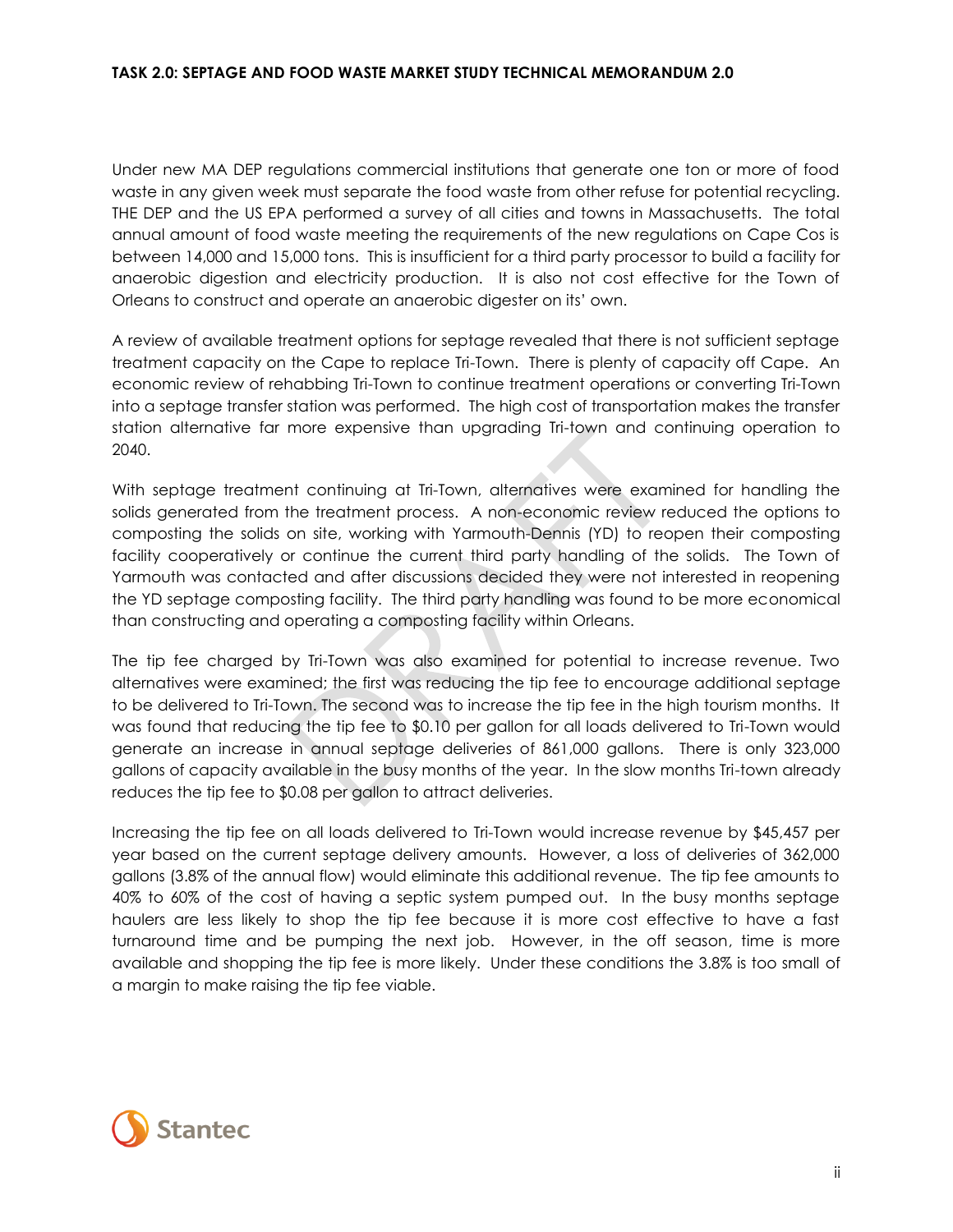## <span id="page-6-0"></span>**Abbreviations**

| CCC          | Cape Cod Commission                                  |
|--------------|------------------------------------------------------|
| <b>CWMP</b>  | Comprehensive Wastewater Management Plan             |
| <b>DEP</b>   | Department of Environmental Protection               |
| EPA          | <b>Environmental Protection Agency</b>               |
| FOG          | Fats, Oils and Grease                                |
| <b>FTE</b>   | Full Time Equivalent                                 |
| kw           | Kilowatt                                             |
| US EPA       | United States Environmental Protection Agency        |
| <b>MADEP</b> | Massachusetts Department of Environmental Protection |
| <b>STF</b>   | Septage Treatment Facility                           |
| <b>STP</b>   | Septage Treatment plant                              |
| YD           | <b>Yarmouth Dennis</b>                               |
| <b>WWTF</b>  | Wastewater Treatment facility                        |
| <b>WWTP</b>  | <b>Wastewater Treatment Plant</b>                    |

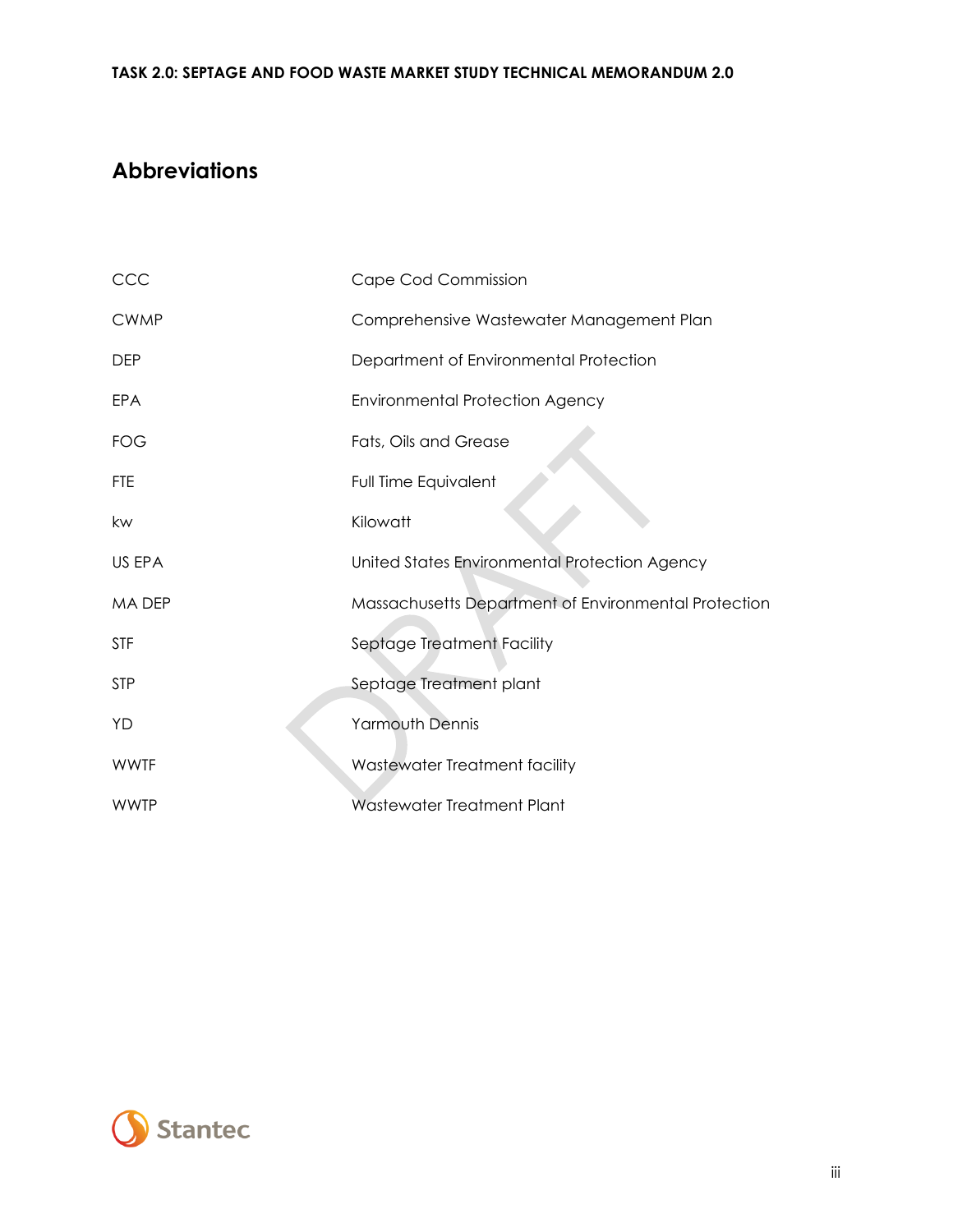Purpose December 23, 2014

## <span id="page-7-0"></span>**1.0 PURPOSE**

The purpose of this Technical Memorandum (TM) is to review the current and future state of septage and food waste volumes in the Mid, Lower and Outer Cape and the options for handling these materials in Orleans. There are four significant events that will impact this review:

The first is the status of the Tri-Town septage treatment facility (Tri-Town). Tri-Town was constructed in 1996 and has operated under an agreement between the towns of Brewster, Orleans and Eastham. This agreement expires at the end of 2016. In addition the plant is in need of major upgrades to continue operations.

The second is the potential future construction of a new wastewater treatment plant (WWTP) in Orleans. It is possible that a new WWTP will be constructed to treat sewage from at least the downtown area of Orleans. If such facility is constructed, it will significantly impact the economics of treating septage in Orleans.

Thirdly, other communities in the Mid, Lower and Outer Cape that deliver septage to Tri-town have undertaken similar Comprehensive Wastewater Management Plans (CWMP). The implementation of these plans will impact the amount of septage requiring treatment.

Lastly, the State of Massachusetts has recently enacted new rules for the collection of food waste from commercial establishments that generate one ton or more of food waste in any given week. The new rules require these establishments to separate the food waste from the rest of their waste and attempt to reuse it. There are technologies available that can treat both waste water solids and food waste and these will be examined as a potential part of any wastewater treatment plant in Town.

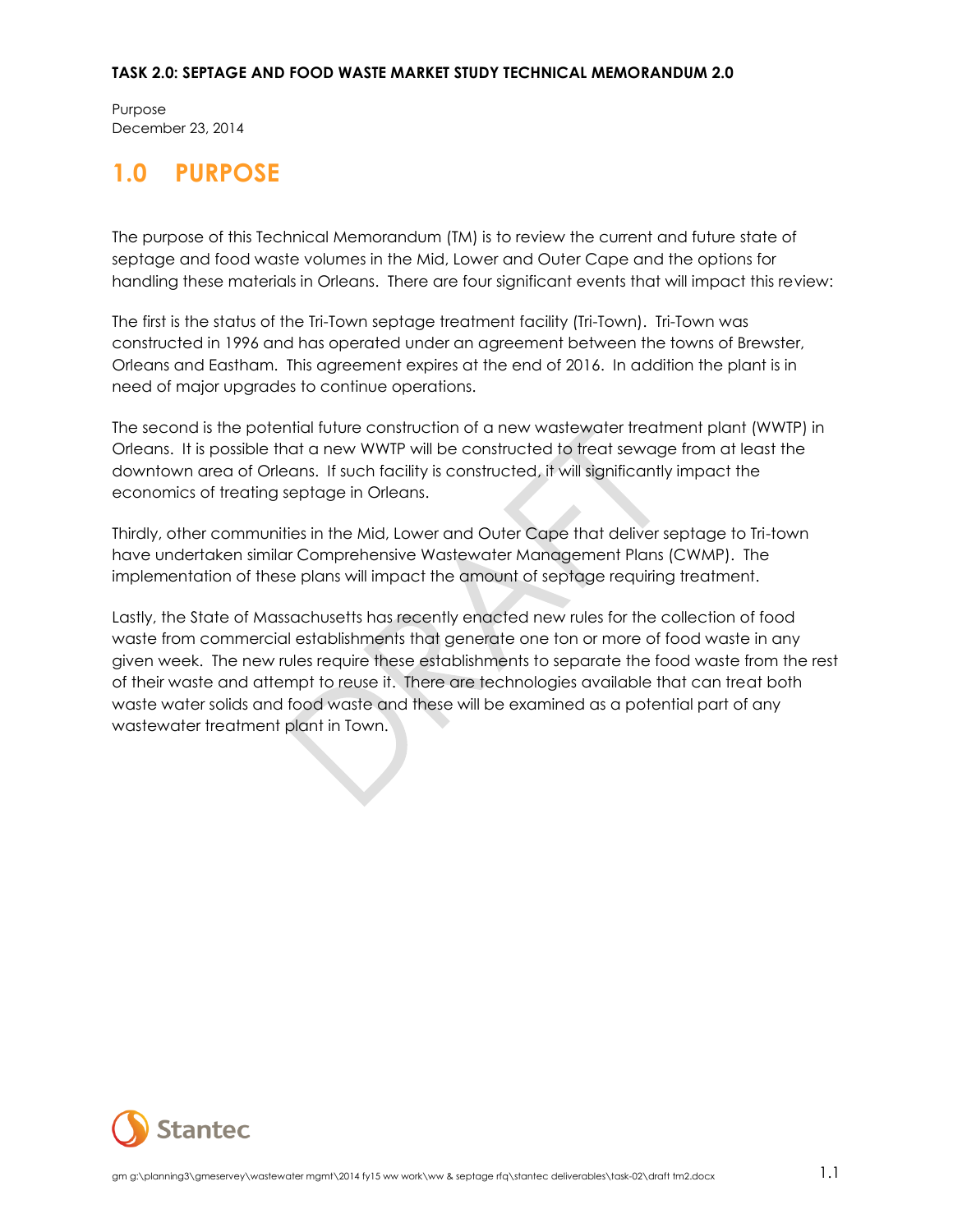current septage volumes December 23, 2014

# <span id="page-8-0"></span>**2.0 CURRENT SEPTAGE VOLUMES**

The Tri-Town facility operates five days a week or approximately 250 days per year. The facility has a daily capacity of 45,000 gallons per day (11,250,000 gallons per year). **Table 1** below shows the actual flows treated by Tri-Town from 2010 through 2013 by town:

Based on the flow records the facility is operating at an annual average of 81% of current capacity. However, given the seasonal fluctuations in population, the facility is at capacity during the tourism season and below capacity during the winter months. This is evident by the pricing structure the facility charges, most of the year Tri-Town charges; \$0.10 per gallon for in district septage (Orleans, Brewster and Eastham), \$0.14 per gallon for other towns and \$0.15 per gallon for porta potties. However, during the winter, the rates drop to \$0.08 per gallon for all deliveries to encourage enough deliveries to keep the plant operating well.

In a 2005 study "Tri-Town Septage Treatment Facility Evaluation" Wright Pierce estimated the septage generation for the entire Cape at 59 million gallons per year. The Tri-Town facility has the capacity to treat about 19% of the 59 million gallons and is actually treating about 15.4%.

| <b>Town</b>           | Year      |           |           |           |  |  |  |
|-----------------------|-----------|-----------|-----------|-----------|--|--|--|
|                       | 2010      | 2011      | 2012      | 2013      |  |  |  |
| <b>Orleans</b>        | 2,015,607 | 2,321,426 | 2,406,478 | 2,090,155 |  |  |  |
| <b>Brewster</b>       | 1,997,729 | 1,892,441 | 2,208,429 | 2,346,479 |  |  |  |
| Eastham               | 1,235,867 | 1,165,547 | 1,512,696 | 1,253,271 |  |  |  |
| P-town                | 1,034,612 | 1,096,689 | 1,091,111 | 1,006,916 |  |  |  |
| Harwich               | 860,476   | 798,493   | 476,698   | 527,875   |  |  |  |
| Wellfleet             | 740,558   | 772,828   | 848,559   | 898,394   |  |  |  |
| <b>Truro</b>          | 499,862   | 433,049   | 796,957   | 542,490   |  |  |  |
| <b>Dennis</b>         | 335,809   | 358,565   | 56,950    | 72,628    |  |  |  |
| Other                 | 297,861   | 328,722   | 52,112    | 65,871    |  |  |  |
| <b>Tri-Town Total</b> | 9,018,381 | 9,167,760 | 9,449,990 | 8,804,079 |  |  |  |

### **Table 1 Tri-Town Septage Flows (gallon per year)**

### <span id="page-8-1"></span>**2.1 FUTURE SEPTAGE VOLUMES**

There are several items that in general influence the generation of septage:

- Size of the population
- Amount of new residential and commercial construction

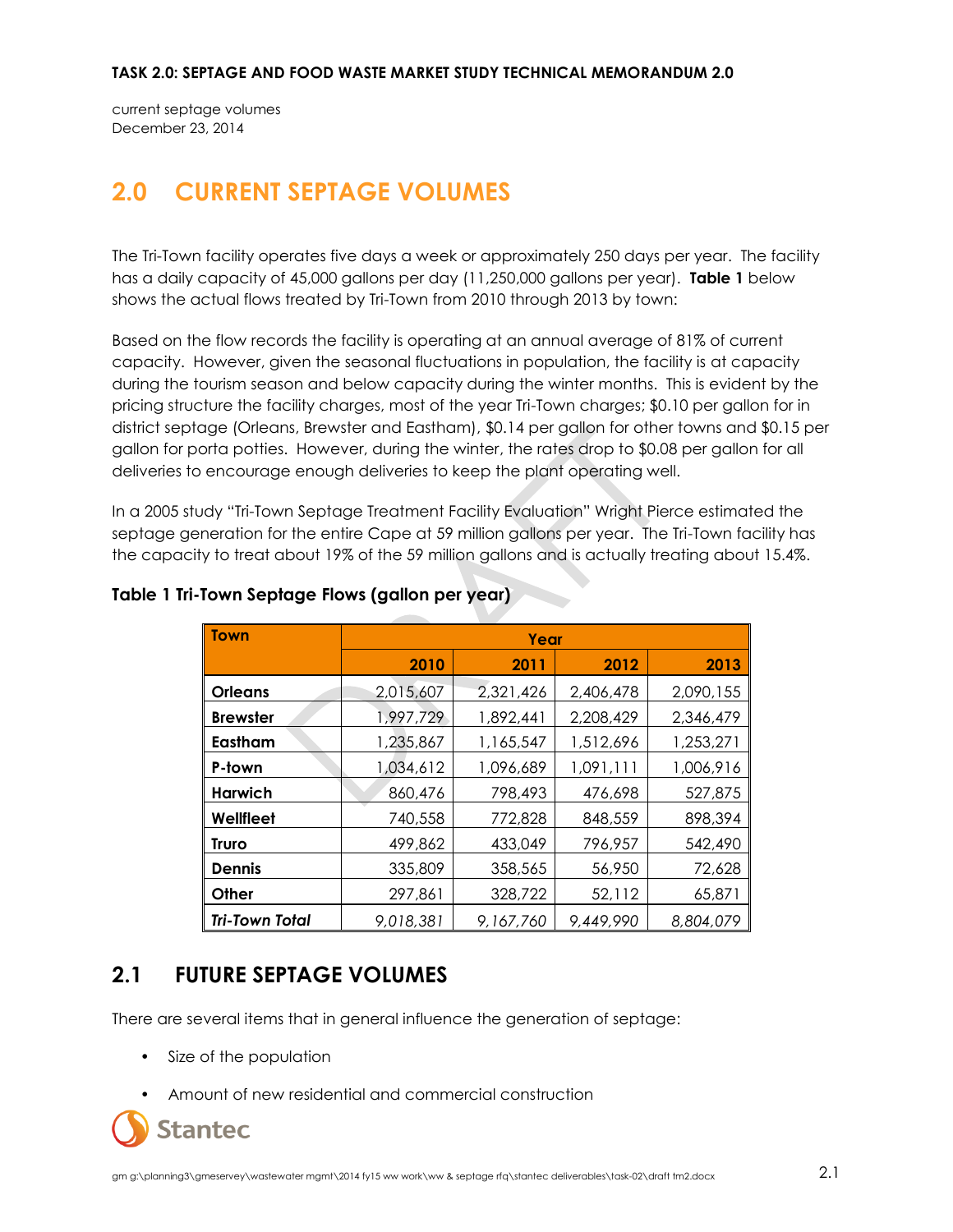current septage volumes December 23, 2014

In addition to these, planned changes in wastewater management in the Towns served by Tri-Town will also impact the amount of septage generated in the future.

The United States Census performed in 2010 showed that all of Cape Cod underwent a 2.9% decrease in population from 2000 to 2010. In addition the population aged with an 18.03% decrease in the population under age 18 for this same time frame. According to the 2000 US Census the three towns associated with the Tri-Town facility ranked among the highest percentage of population over 65 years old in the State; Orleans was number one with 36% Brewster was 6th with 26.2% and Eastham was 7th with 26%.

**Figure 1** shows the rate of population change each decade since 1950. What can be seen in **Figure 1** is that the rate of growth has been declining with the exception of the decade from 1970 to 1980.



### **Figure 1 Cape Cod Population Change Rate**

Land development studies from each of the three towns that form the Tri-Town septage district have been completed at various times. From these studies the following amount of land is available for development within each town:

- Orleans 605 acres (6.7%) based on 2003 land use study (given the age of the study, the amount will have decreased);
- Eastham 293 acres (2.7%) from 2008 land use study; and
- Brewster 459 acres from 2013 Open Space and Recreation Plan.

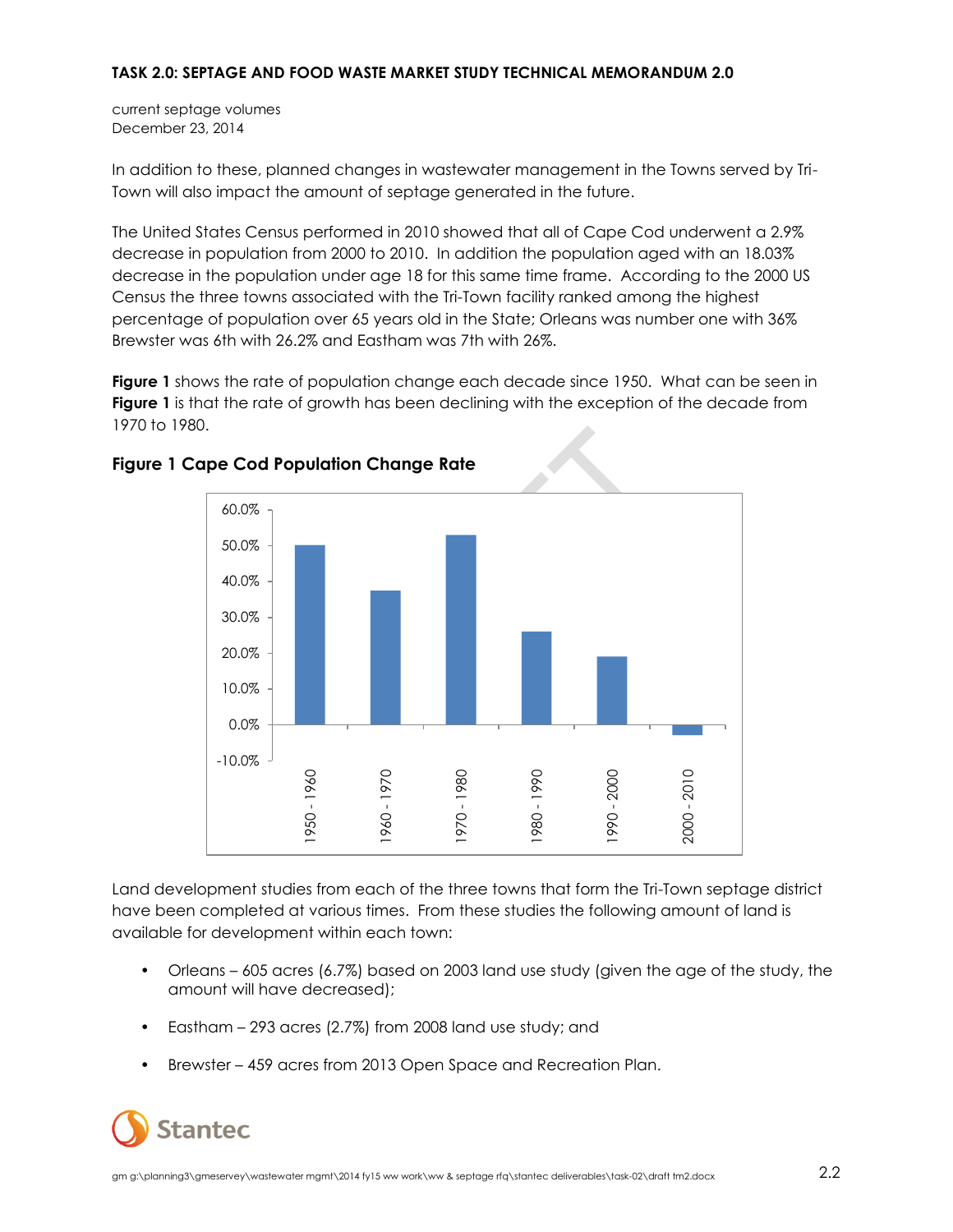current septage volumes December 23, 2014

**Table 2** shows the number of new home construction permits for Town that has sent septage to Tri-Town in the past. The numbers in the table are for residential new single family home construction. There is a definite declining trend. Some of the decline from 2007 and later may be associated with the downturn in the economy nationwide.

If we look at building permits issued in the communities served by Tri-Town since 2007 (this corresponds to the septage flow data in **Table 1** allowing for three years lag until the first pump out of a system), the average number of permits per year per town has been 20. However, during this same time the septage flows to Tri-Town did not increase. Given the declining population it is likely that many of these permits may have been for reconstruction or significant remodeling of existing homes. Therefore, the permits will not be used to adjust the annual septage flow estimates.

| Year | <b>Town</b>    |                 |                |               |                |                  |              |               |
|------|----------------|-----------------|----------------|---------------|----------------|------------------|--------------|---------------|
|      | <b>Orleans</b> | <b>Brewster</b> | <b>Eastham</b> | <b>P-Town</b> | <b>Harwich</b> | <b>Wellfleet</b> | <b>Truro</b> | <b>Dennis</b> |
| 1997 | 53             | 105             | 96             | 16            | 155            | 40               | 54           | 99            |
| 1998 | 57             | 110             | 113            | 19            | 156            | 47               | 58           | 79            |
| 1999 | 69             | 119             | 140            | 9             | 167.           | 48               | 58           | 106           |
| 2000 | 48             | 95              | 94             | 14            | 118            | 50               | 40           | 89            |
| 2001 | 36             | 75              | 52             | 11            | 105            | 48               | 39           | 77            |
| 2002 | 44             | $\overline{0}$  | 47             | 12            | 98             | 50               | 40           | 108           |
| 2003 | 45             | 51              | 40             | 12            | 66             | 42               | 34           | 59            |
| 2004 | 38             | 47              | 37             | 25            | 81             | 54               | 32           | 69            |
| 2005 | 27             | 49              | 52             | 25            | 55             | 23               | 30           | 60            |
| 2006 | 23             | 38              | 33             | 22            | 52             | 15               | 25           | 50            |
| 2007 | 21             | 31              | 52             | 18            | 42             | 16               | 24           | 54            |
| 2008 | 41             | 19              | 12             | 14            | 28             | 13               | 10           | 36            |
| 2009 | 18             | 13              | 11             | 20            | 50             | 8                | 6            | 18            |
| 2010 | 12             | 17              | 14             | 20            | 37             | 14               | 16           | 27            |
| 2011 | 15             | 12              | 14             | 14            | 37             | 8                | 14           | 27            |
| 2012 | 19             | 14              | 22             | 16            | 40             | 17               | 29           | 26            |

### **Table 2 New Home Building Permits by Town**

The final and most significant factor impacting future septage generation is changes to wastewater management practices. Most of the Cape communities have undertaken a Comprehensive Wastewater Master Plan (CWMP). From these CWMPs for the various communities the following changes in wastewater management are planned for the communities served by Tri-Town. Some of these changes will impact the amount of septage generated and some will not:

• Orleans – hybrid sewerage& alternative treatment resulting in septage reductions overtime

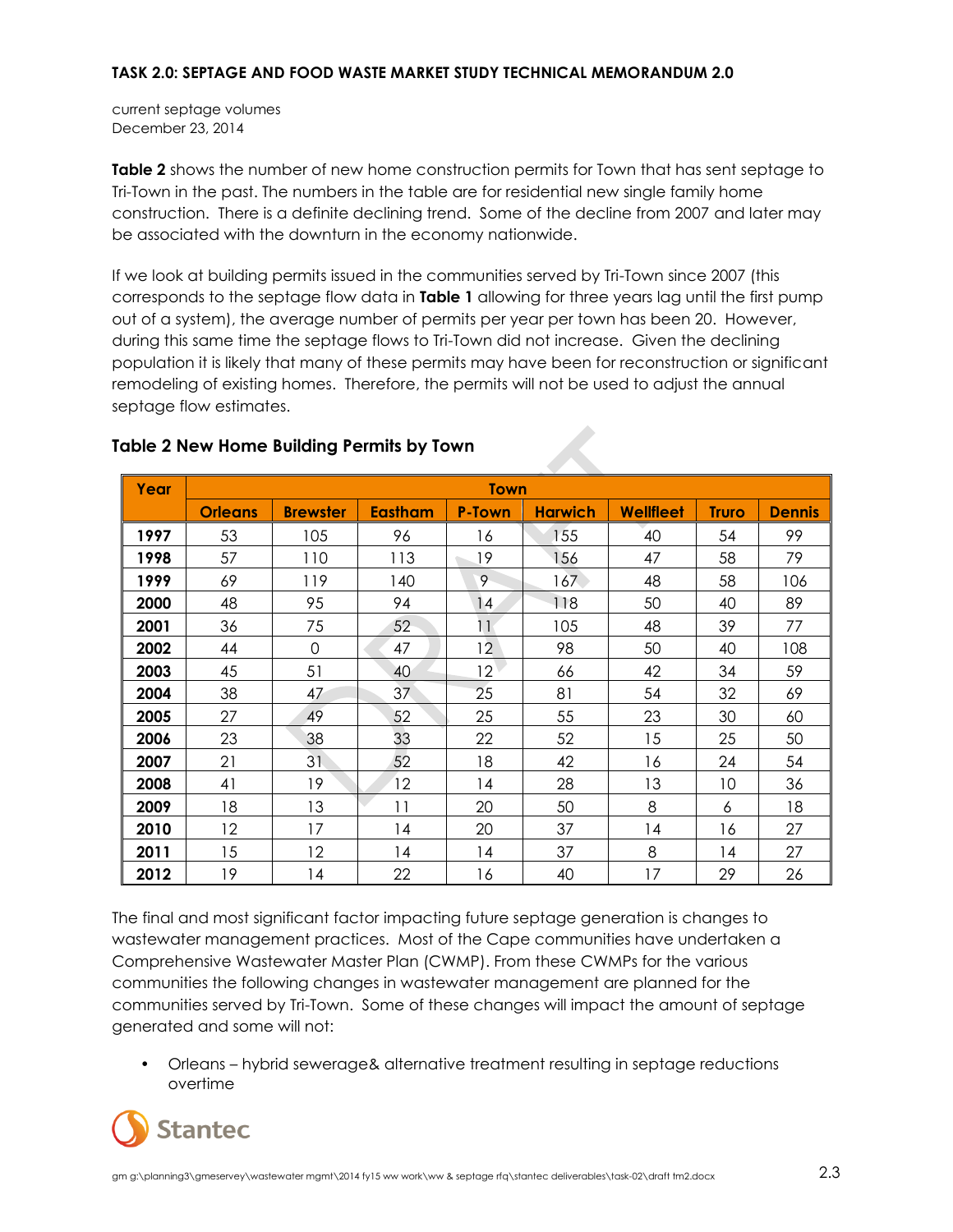current septage volumes December 23, 2014

- Eastham Sewerage currently recommended for Rock Harbor, Town Cove and Great Salt Pond water shed resulting in septage reductions over time
- Brewster Alternative treatment schemes planned for Pleasant Bay watershed with no significant change in septage generation expected
- Wellfleet Adding oyster beds to reduce the nitrogen levels entering the harbor with no change in septage generation
- Truro no known change
- P-town WWTP recently expanded with no known further expansion thus no change from current level expected
- Harwich The Pleasant Bay water shed will be sewered and the wastewater sent to the Chatham WWTP. A centralized WWTP will be constructed by 2030 with phased sewering of the Herring River watershed.

Below is the current projected time frame for the changes listed above that will impact future septage generation. The percent changes listed below are from the current levels of septage treated at Tri-Town from each Town:

Orleans – Alternative 1 of the proposed hybrid solution

- 17% reduction due to sewering of the downtown area by 2020 (Phase 1)
- Additional 12% reduction by 2025(Phase 2)
- Additional 9% reduction by 2030(Phase 3)
- Additional 9% reduction by 2035 (Phase 4)

Eastham – Sewer Rock Harbor and Town Cove watersheds (dates dependent on Orleans Phase 1)

- 15% reduction for sewering the Town Cove watershed by 2030
- Additional 15% reduction for sewering Rock Harbor watershed by 2035

Harwich – Sewering Pleasant Bay watershed and phases sewering of the Herring River watershed

- 10% reduction for sewering Pleasant Bay watershed by 2025
- Additional 10% reduction for sewering Northeast herring River watershed by 2035.

The following list summarizes the assumptions that are used to estimate the future septage volumes from now to 2040:

• No significant increases in septage due to lack of development and population growth.

**Stantec**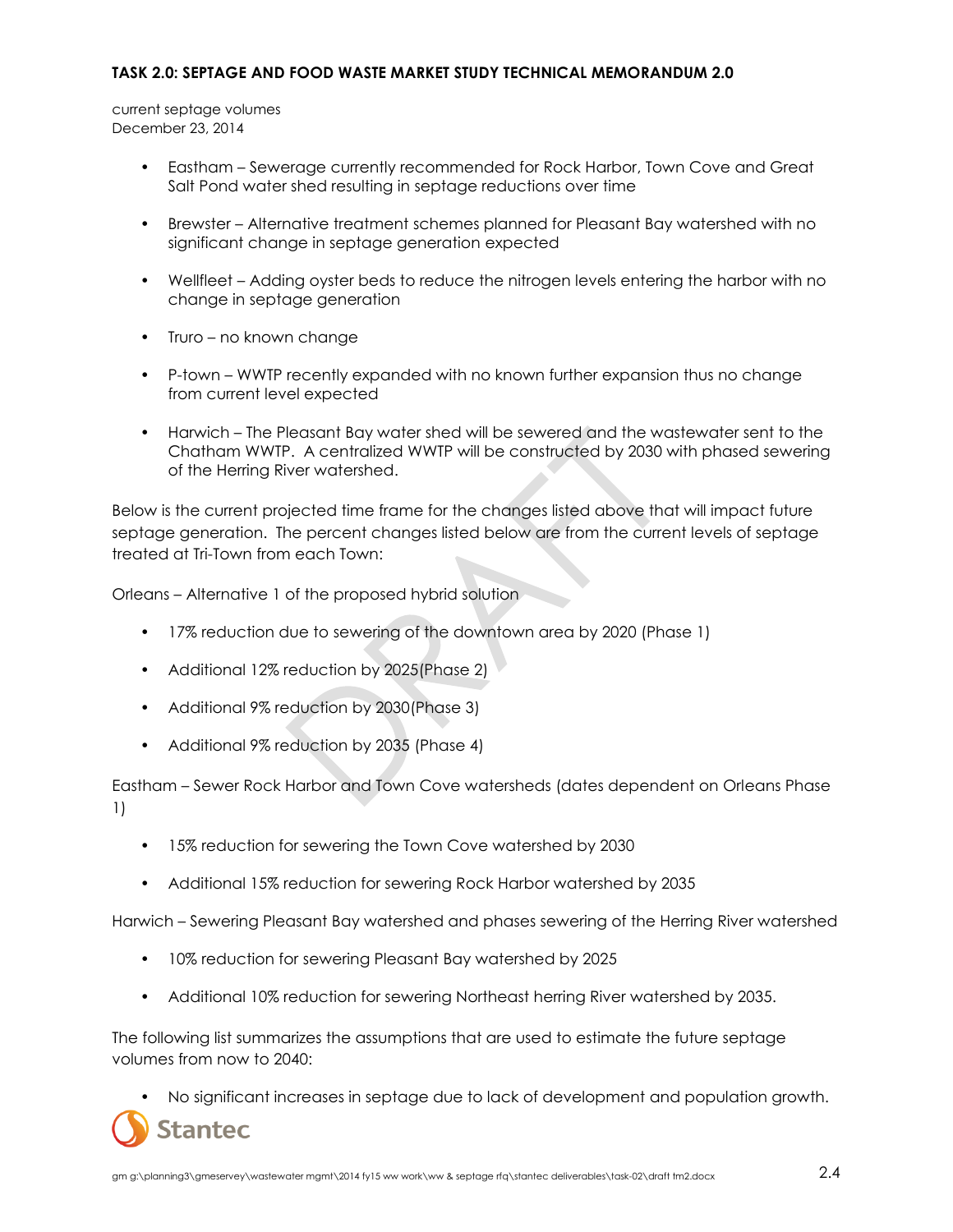current septage volumes December 23, 2014

> • Decreases over time due to wastewater management practices for the various towns served by Tri-Town based on the CWMPs from these towns.

Table 3 lists the estimated septage quantities that could be delivered to Tri-Town based on the current flow and the future reduction discussed above:

| Town            | <b>2010 thru</b><br>2013 | <b>2014 thru</b><br>2020 | <b>2021 thru</b><br>2025 | <b>2026 thru</b><br>2030 | <b>2031 thru</b><br>2035 | <b>2036 thru</b><br>2040 |
|-----------------|--------------------------|--------------------------|--------------------------|--------------------------|--------------------------|--------------------------|
| Orleans         | 2,211,043                | 2,212,000                | 1,836,000                | 1,571,000                | 1,372,000                | 1,173,000                |
| <b>Brewster</b> | 2,119,460                | 2,120,000                | 2,120,000                | 2,120,000                | 2,120,000                | 2,120,000                |
| Eastham         | 1,339,122                | 1,340,000                | 1,340,000                | 1,340,000                | 1,139,000                | 1,139,000                |
| P-Town          | 1,051,803                | 1,052,000                | 1,052,000                | 1,052,000                | 1,052,000                | 1,052,000                |
| Wellfleet       | 804,476                  | 805,000                  | 805,000                  | 805,000                  | 805,000                  | 805,000                  |
| Harwich         | 668,587                  | 669,000                  | 669,000                  | 669,000                  | 603,000                  | 483,000                  |
| Truro           | 615,003                  | 616,000                  | 616,000                  | 616,000                  | 616,000                  | 616,000                  |
| <b>Dennis</b>   | 207,908                  | 208,000                  | 208,000                  | 208,000                  | 208,000                  | 208,000                  |
| Other           | 190,419                  | 191,000                  | 191,000                  | 191,000                  | 191,000                  | 191,000                  |
| Total           | 9,207,819                | 9,213,000                | 8,837,000                | 8,572,000                | 8,106,000                | 7,787,000                |

### **Table 3 Projected Average Annual Septage Volumes in Gallons to 2040**

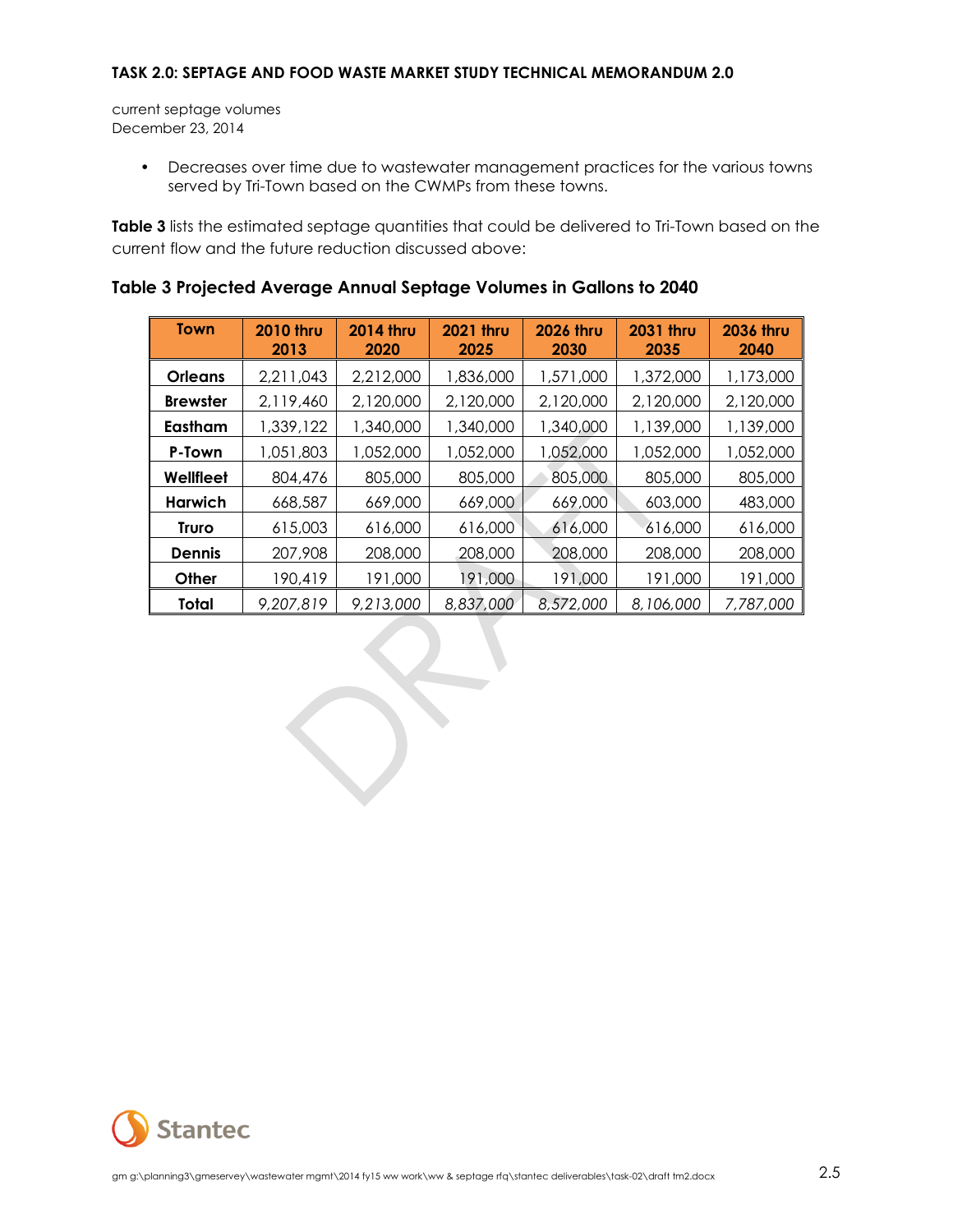current and future food waste volumes December 23, 2014

# <span id="page-13-0"></span>**3.0 CURRENT AND FUTURE FOOD WASTE VOLUMES**

In October of 2014 the Massachusetts Department of Environmental Protection (MA DEP) enacted new regulations for the disposal of food waste generated within Massachusetts. The regulation stipulates that any commercial generator of food waste that produces one ton or more in any given week must separate this food from their other waste so it can be recycled if possible.

In 2002 the MA DEP compiled a list of all the commercial institutions in the State that generate one ton or more a week of food waste and the amounts they generate. In 2011 the United States Environmental Protection Agency (US EPA) updated the survey. **Table 4** provides the findings of these surveys for each town on Cape Cod.

| <b>Town</b>       | <b>Food Waste</b> | <b>Generators</b> | <b>Relative Contribution</b> |                  |
|-------------------|-------------------|-------------------|------------------------------|------------------|
|                   | (tons/yr)         |                   | <b>Food Waste</b>            | <b>Producers</b> |
| <b>Orleans</b>    | 889.4             | 22.00             | 6.2%                         | 7.2%             |
| <b>Eastham</b>    | 232.5             | 6.00              | 1.6%                         | 2.0%             |
| <b>Brewster</b>   | 356.5             | 10.00             | 2.5%                         | 3.3%             |
| <b>Harwich</b>    | 1,065.8           | 19.00             | 7.4%                         | 6.2%             |
| Chatham           | 805.2             | 18.00             | 5.6%                         | 5.9%             |
| <b>Dennis</b>     | 742.5             | 18.00             | 5.2%                         | 5.9%             |
| <b>Wellfleet</b>  | 163.5             | 6.00              | 1.1%                         | 2.0%             |
| <b>Truro</b>      | 52.5              | 1.00              | 0.4%                         | 0.3%             |
| Provincetown      | 979.5             | 28.00             | 6.8%                         | 9.2%             |
| Yarmouth          | 2,352.3           | 49.00             | 16.4%                        | 16.0%            |
| <b>Barnstable</b> | 2,578.4           | 55.00             | 18.0%                        | 18.0%            |
| Mashpee           | 993.4             | 17.00             | $6.9\%$                      | 5.6%             |
| Falmouth          | 1,618.6           | 35.00             | 11.3%                        | 11.4%            |
| Sandwich          | 1,370.5           | 22.00             | 9.6%                         | 7.2%             |
| <b>Bourne</b>     | 107.8             | 5.00              | 0.8%                         | 1.6%             |
| <b>Totals</b>     | 14,308.4          | 306.00            | 100.0%                       | 100.0%           |

### **Table 4 Food Waste Generated on Cape Cod**

The factors influencing future food waste generation are population and expected changes in tourism. As noted earlier the population trend suggests no significant increases in the food waste volumes.

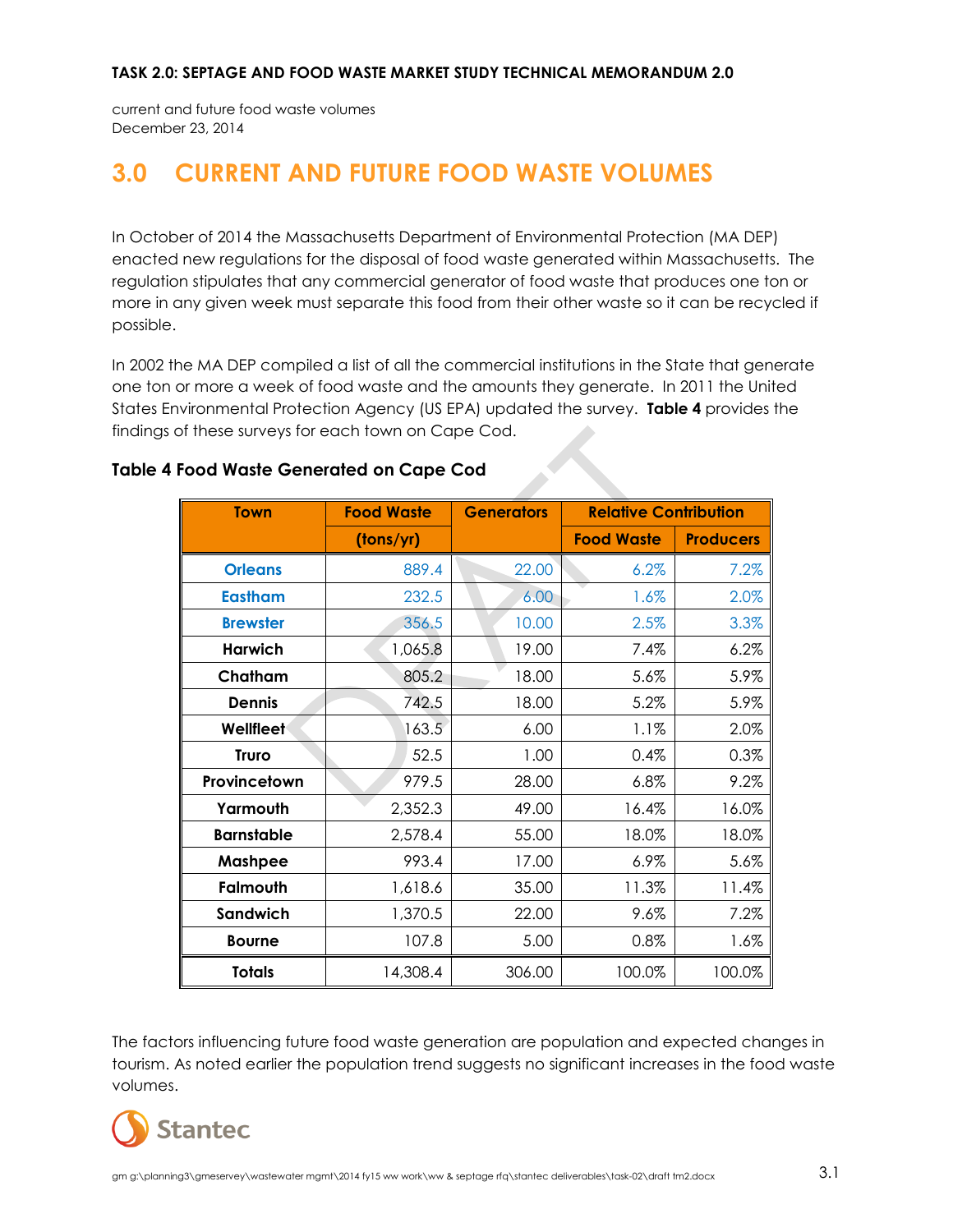current and future food waste volumes December 23, 2014

The Cape Cod Chamber of Commerce (Chamber) performs survey of accommodations and publishes occupancy rates on their website. The Chamber data is shown in **Table 5** and **Figure 2**:

| <b>Month</b>                              | Year    |         |         |         |         |         |
|-------------------------------------------|---------|---------|---------|---------|---------|---------|
|                                           | 2014    | 2013    | 2012    | 2011    | 2010    | 2009    |
| January                                   | 31.34%  | 28.40%  | 26.57%  | 22.76%  | 33.86%  | 26.41%  |
| February                                  | 39.33%  | 42.87%  | 43.70%  | 46.40%  | 28.52%  | 46.00%  |
| March                                     | 31.20%  | 30.69%  | 38.94%  | 32.70%  | 28.47%  | 34.15%  |
| April                                     | 40.45%  | 44.88%  | 37.60%  | 44.50%  | 40.78%  | 37.24%  |
| May                                       | 41.57%  | 43.80%  | 46.20%  | 47.60%  | 45.60%  | 45.70%  |
| June                                      | 57.80%  | 62.60%  | 62.50%  | 56.86%  | 59.10%  | 51.00%  |
| July                                      | 74.76%  | 77.70%  | 74.30%  | 83.90%  | 75.90%  | 65.08%  |
| August                                    | 87.35%  | 85.37%  | 85.60%  | 84.04%  | 80.01%  | 81.35%  |
| September                                 | 68.19%  | 66.21%  | 67.40%  | 68.04%  | 66.20%  | 61.60%  |
| October                                   | 53.79%  | 50.26%  | 40.90%  | 50.90%  | 51.63%  | 51.50%  |
| <b>November</b>                           |         | 35.50%  | 30.46%  | 30.00%  | 29.20%  | 27.92%  |
| <b>December</b>                           |         | 28.30%  | 27.65%  | 29.47%  | 19.00%  | 21.97%  |
| <b>Cumulative January</b><br>thru October | 525.78% | 532.78% | 523.71% | 537.70% | 510.07% | 500.03% |

### **Table 5 Accommodation Occupancy Rates**





From **Table 5** and **Figure 2** it can be seen that there are not significant swings in the occupancy rate. This coupled with the population trends suggests stability in the food waste generation rate for Cape Cod. The estimated generation rate is expected to remain in the range of 14,000 to 15,000 tons per year Cape wide.

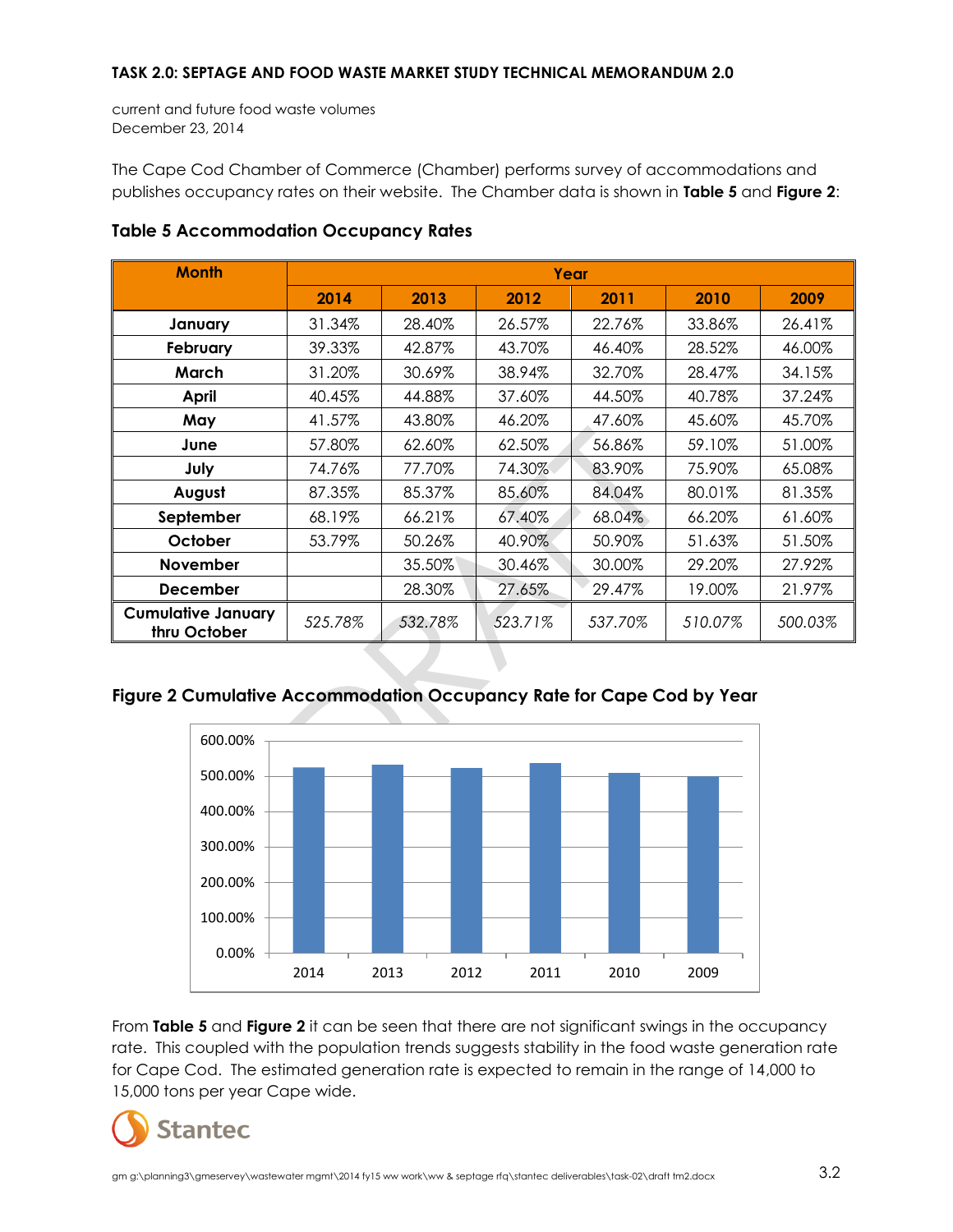treatment alternatives December 23, 2014

## <span id="page-15-0"></span>**4.0 TREATMENT ALTERNATIVES**

There are two waste materials being examined; septage and food waste. Of these the septage has existing infrastructure in the form of the Tri-Town facility. In addition the Tri-Town facility faces several challenges that must be addresses now in advance of any infrastructure that could handle food waste from being in place. Therefore septage will be addresses first and separately from the food waste.

### <span id="page-15-1"></span>**4.1 SEPTAGE TREATMENT ALTERNATIVES**

Tri-Town is owned cooperatively by the three towns of Orleans, Brewster and Eastham. The agreement between the three towns expires at the end of 2016. In addition, the facility's permit will also expire at the same time. To obtain a new permit, the facility will need to be modified to reduce the nitrogen discharge level. In addition, some equipment, such as the dewatering equipment, will need to be replaced due to its age and condition. In the Stantec report entitled "Tri-Town Septage Treatment Facility Cost Estimate Evaluation Update" dated February, 2014 the needs and cost for these updates were established.

There are two alternatives available for treatment of the septage now handled at Tri-Town

- Continue operation of Tri-Town with upgrades to the facility; and
- Seek treatment from existing treatment facilities in the area.

A survey was made of existing WWTPs both on and off Cape to determine if there is sufficient treatment capacity available to replace Tri-Town. The Tri-Town facility was designed to handle 45,000 gallons per day (11.25 million gallons per year based on 250 days of operation) of septage. There are five other wastewater and septage treatment facilities on the Cape including Barnstable WWTP, Yarmouth Dennis STF, Chatham WWPCF, Provincetown WWTP and the Falmouth WWTF. All were contacted to determine their ability to accept additional septage if there was no facility in Orleans with the exception of Provincetown which could not be reached. Below is a summary of the findings of our inquiries:

- Barnstable will accept out of town septage only if it arrives in a truck that contains some septage from in Town. The facility does not currently have additional capacity but is studying the possibility of accepting more septage.
- Yarmouth Dennis (YD) will accept septage from any town but is at capacity most of the year. From December through April the facility has an additional one million gallons of capacity during the period.
- Chatham will not accept any out of town septage. The town has been in discussion with Harwich to increase their sewered wastewater capacity to accept the Harwich portion of the Pleasant Bay watershed.

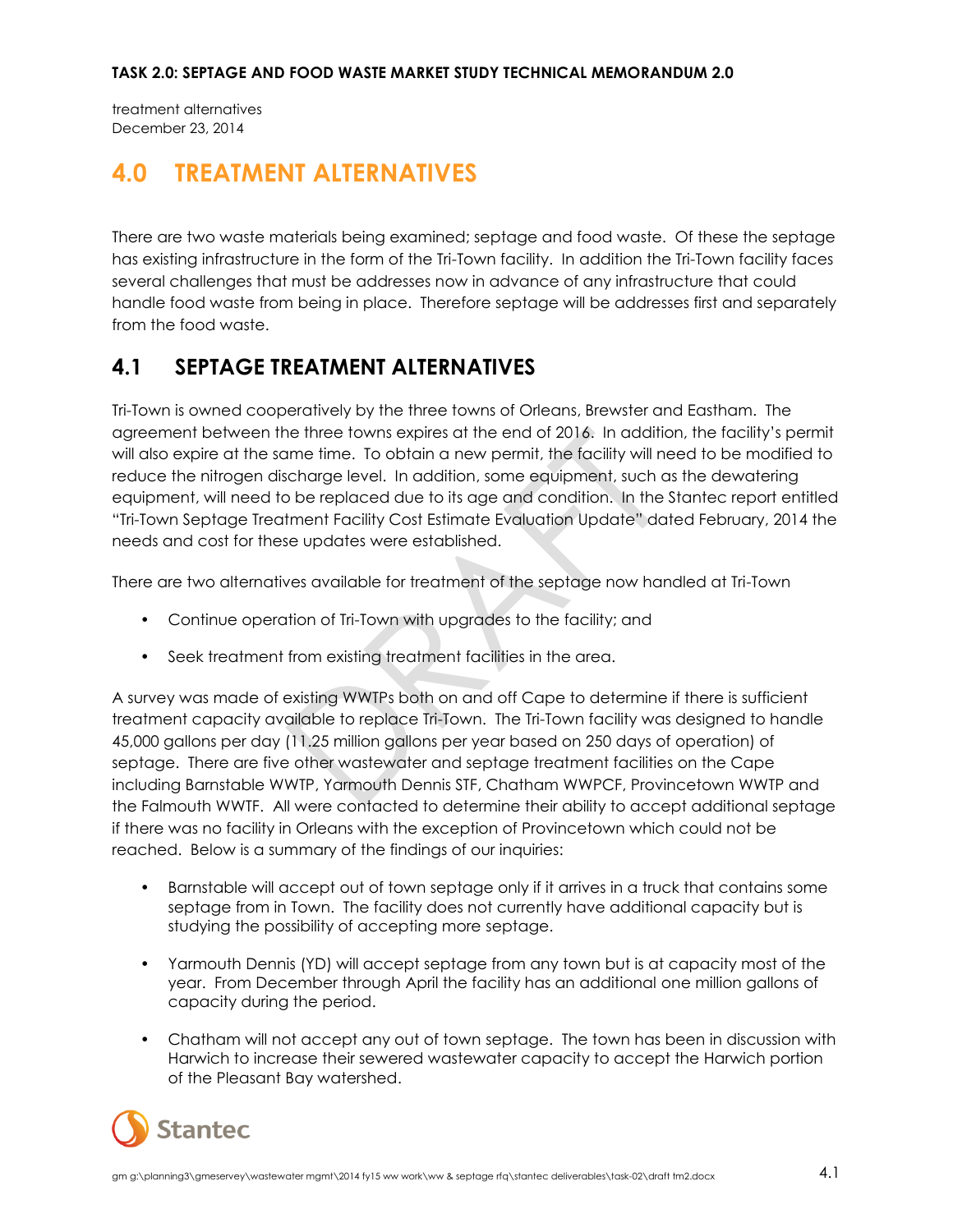treatment alternatives December 23, 2014

- Provincetown does not accept any septage and recently expanded to increase the amount of sewered wastewater it can accept, according to public information on the Town's website..
- Falmouth does not accept any out of town septage

Based upon the information gathered it is clear that there is not sufficient capacity on Cape Cod to replace the Tri-Town facility.

The following off Cape facilities were also contacted:

- Dartmouth WWPC
- Fall River WWTP
- Marion WWTF
- New Bedford WWTP
- Plymouth STP
- Wareham WWTF

Below is a summary of the findings of our inquiries:

- Dartmouth only accepts a very small amount of local septage (8,000 gallons per month).
- Fall River has capacity and is interested in receiving an additional 35,000 gallons per day of septage.
- Marion does not accept septage.
- New Bedford has capacity but the actual amount varies with the wastewater loading. The facility currently handles 150,000 to 200,000 gallons of septage per day.
- Plymouth is currently at or near capacity. They are working on a study of potential upgrades.
- Wareham has the capacity to accept an additional 20,000 to 25,000 gallons per day.

A combination of the facilities at Fall River, New Bedford and Wareham provides enough capacity to replace the Tri-Town operations. **Table 6** lists the tipping fees and distance from Tri-Town for these facilities.

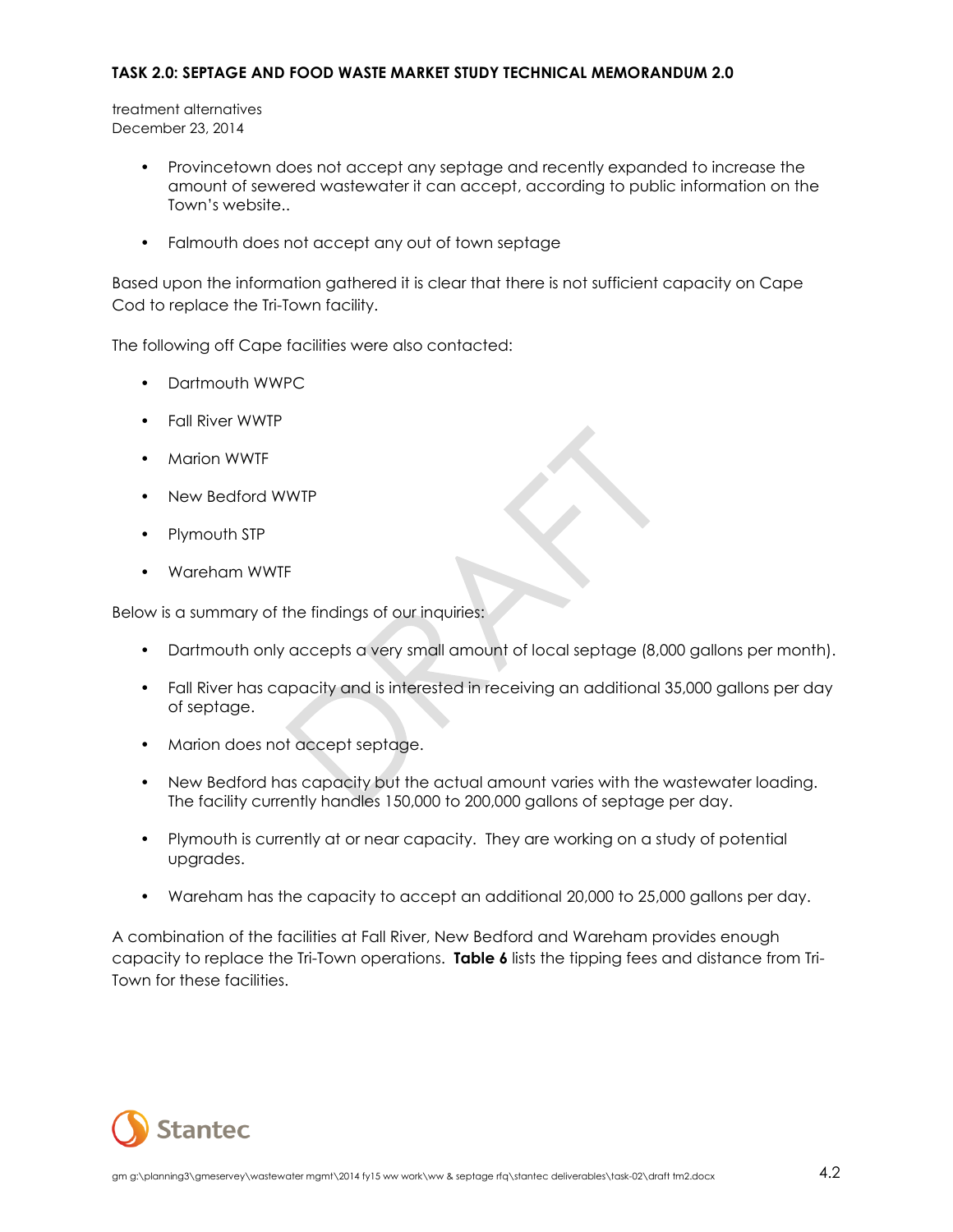treatment alternatives December 23, 2014

| <b>Facility</b>         | In Town tipping rate  | Out of Town tipping Rate | <b>Round trip</b><br>distance from Tri-<br><b>Town</b> |
|-------------------------|-----------------------|--------------------------|--------------------------------------------------------|
| <b>Fall River WWTP</b>  | \$0.45 per gallon     | \$0.66 per gallon        | 160 miles                                              |
| <b>New Bedford WWTP</b> | \$0.05 per gallon     | \$0.065 per gallon       | 140 miles                                              |
| <b>Wareham WWTP</b>     | \$0.08 per gallon     | \$0.08 per gallon        | 100 miles                                              |
|                         | \$0.10 per gallon for | \$0.10 per gallon for    |                                                        |
|                         | grease                | grease                   |                                                        |

### **Table 6 Off Cape Options for Septage Treatment**

If septage treatment in Orleans is abandoned, the most significant issue related to this alternative is transportation. Transport can of course be made more economical if large loads are possible thus reducing the number of trips. The Massachusetts and Federal over the road gross truck weight limit is 80,000 pounds. This limits the maximum septage load to 5,000 gallon depending on the specific truck. Septage collection trucks are generally 3,000 gallons but can go up to 5,000 gallons. Under special permits that must be renewed each year it may be possible to increase the gross weight to 99,000 pounds. This would increase the septage load to 7,000 gallons+.

There are two options for using the off Cape facilities to process the septage currently treated by Tri-Town; one is for the Town to completely abandon septage treatment and leave it to the haulers to transport their loads off Cape. The second is for the Town to convert the Tri-Town facility to a septage transfer station and charge a fee to transport the septage. The following are the infrastructure requirements for these alternatives:

For the first option there are no infrastructure needs. For the transfer station option the following would be required:

- Existing equipment repairs;
- Three special permit 7,000 gallon tanker trucks and trailers; and
- 3 full time equivalent (FTE) truck drivers and 1/2 FTE administrative employees.

**Tables 7** and **8** are the relative advantages and disadvantages of these two versions of this alternative:

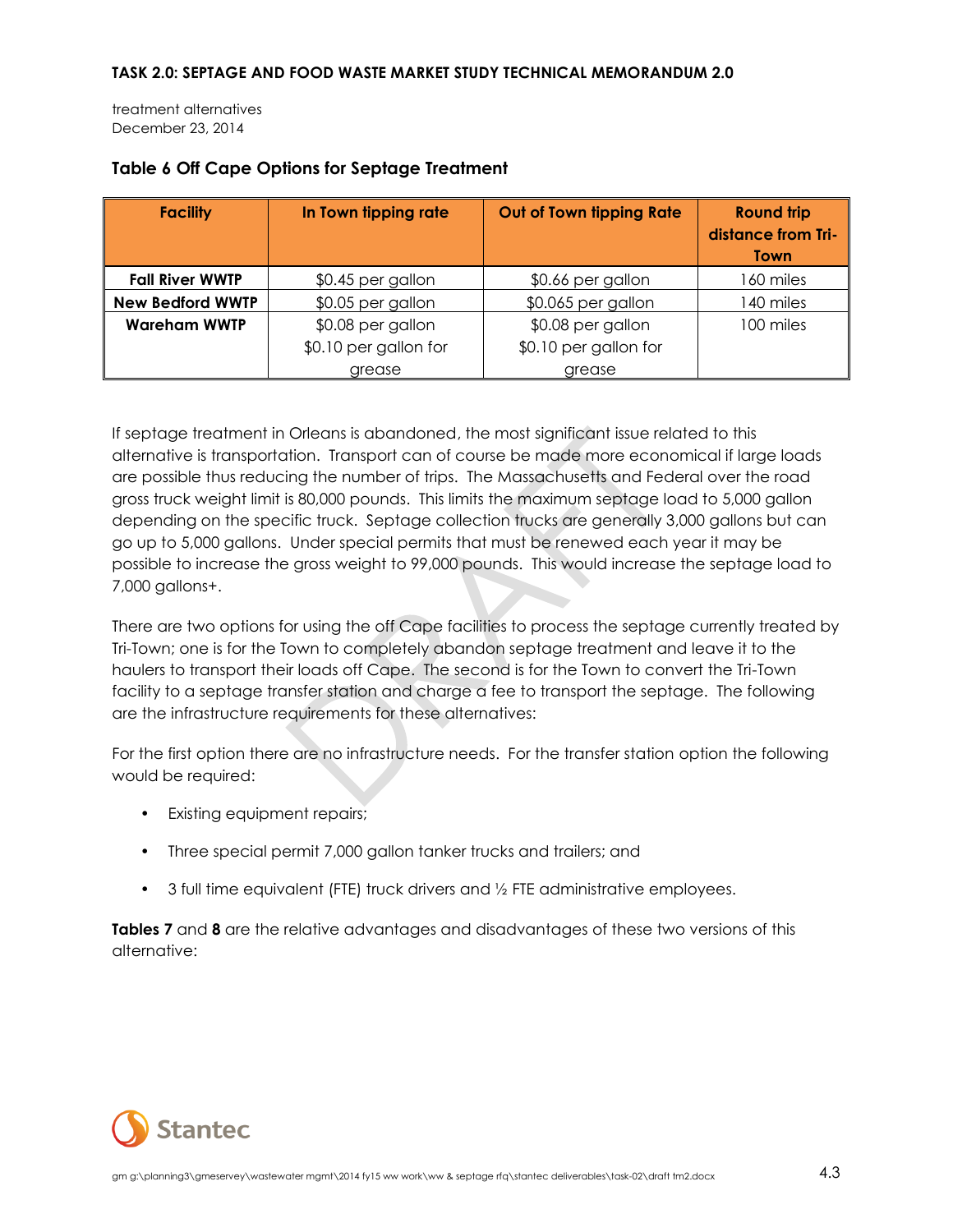treatment alternatives December 23, 2014

### **Table 7 Relative Advantages and Disadvantages of Leaving the Transport to the Haulers**

| <b>Advantages</b>                                   | <b>Disadvantages</b>                                                                                                                                                                                                                                                                                         |
|-----------------------------------------------------|--------------------------------------------------------------------------------------------------------------------------------------------------------------------------------------------------------------------------------------------------------------------------------------------------------------|
| • City has no responsibility or cost<br>for septage | • Significantly higher cost passed on to residents<br>caused by lost productivity of hauler<br>• Potential loss of service from small businesses (one to<br>two trucks)<br>• Potential to reduce non-emergency pumping<br>• Potential revenue loss if a WWTP is constructed for<br>sewed portion of the Town |

### **Table 8 Relative Advantages and Disadvantages of Converting to a Transfer Station**

| <b>Advantages</b>                                                                                                                                                                                        | <b>Disadvantages</b>                                                                                                                                                                                                                                        |
|----------------------------------------------------------------------------------------------------------------------------------------------------------------------------------------------------------|-------------------------------------------------------------------------------------------------------------------------------------------------------------------------------------------------------------------------------------------------------------|
| • No treatment or discharge issues from<br>septage treatment<br>• Reuse existing receiving and storage tanks<br>and equipment<br>• Haulers maintain higher productivity so<br>pumping cost less impacted | • Town has two dedicated 7,000 gallon<br>truck trailer combinations<br>• 3.5 full time equivalent employees<br>• Some costs of operation remain as well as<br>tip fee<br>• Potential revenue loss if a WWTP is<br>constructed for sewed portion of the Town |

The current septage receiving system at Tri-Town has only minor upgrade needs to continue operation as a transfer facility. It therefore, does not make sense to abandon the operation and leave the local septage haulers to transport septage off Cape on their own. This would create significant cost and productivity losses to the local hauler that could involve large costs increases and potentially abandonment of service to the areas served by Tri-Town during high flow periods. For these reasons, leaving the treatment completely to the private sector will not be further considered.

Therefore the following two septage treatment options are reviewed economically below;

- Upgrading and continuing operations at Tri-Town; and
- Converting the existing septage receiving operation to a transfer facility operated by the Town.

There are some relevant data and assumptions that will be used in the analysis:

- Trucks for transferring the septage will be replaced every seven years and these costs are included under the capital cost in today's dollars.
- The charge for septage treatment at another facility will be on average \$0.07 per gallon (note the range is \$0.065 to \$0.08).

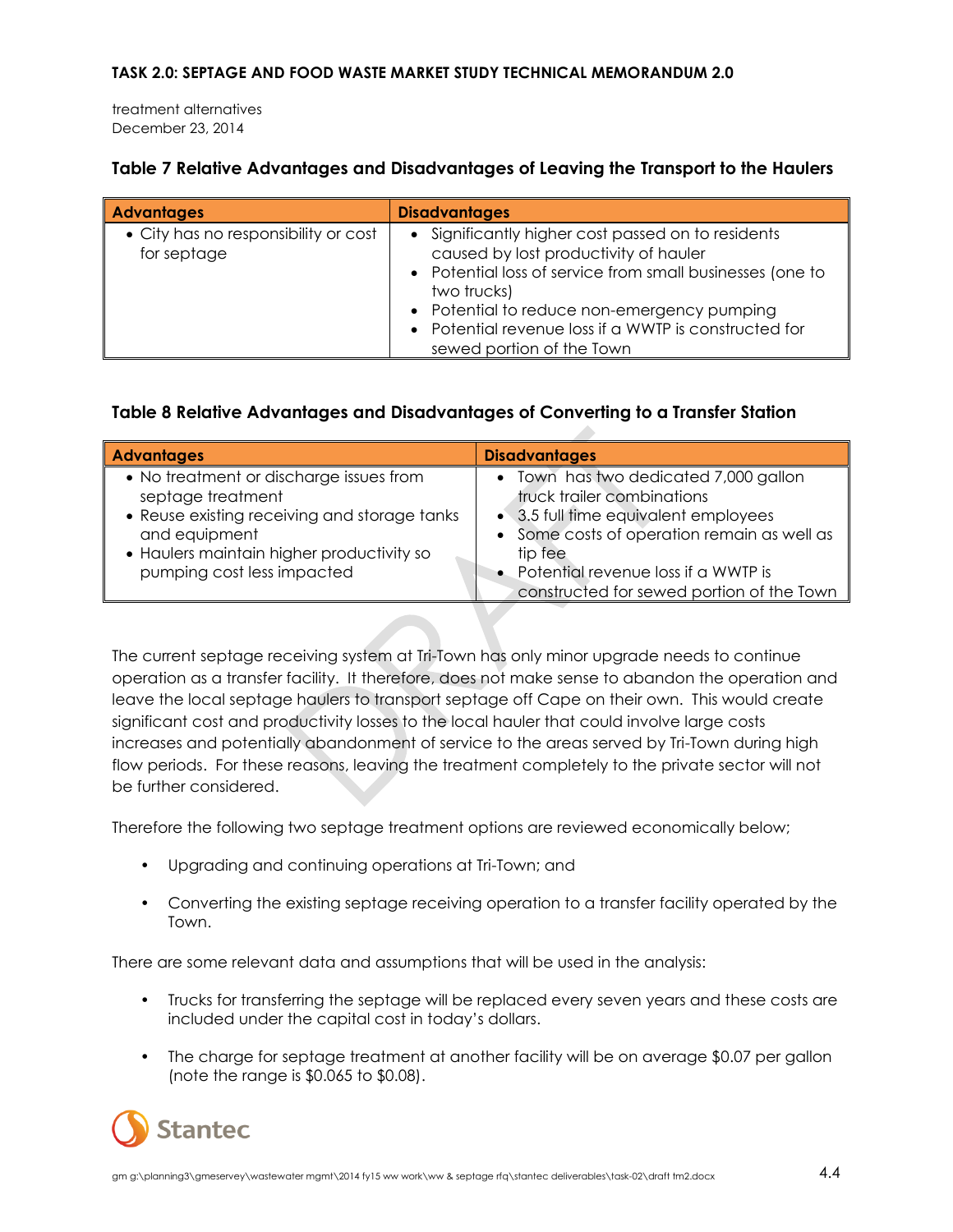treatment alternatives December 23, 2014

- The fees charged for transfer operations are the same as for current Tri-Town facility operations
- Based on past Town records Tri-Town annual O&M costs and revenue is equal.
- Capital costs for upgrades to Tri-Town are from the Stantec Report dated February 2014.
- Operations are out to 2040 which assumed all upgrades in place (if done) by 2020.
- It is assumed the discount rate is equal to the inflation rate for operations.

**Table 9** shows the cost in today's dollars for continuing septage treatment at Tri-Town and converting Tri-Town to a septage transfer station operated by the Town of Orleans (see **Appendix A** for detailed transfer stations costs):

### **Table 9 Life Cycle Cost Comparison for Septage Treatment in Today's Dollars**

| <b>I</b> tem                      | <b>Upgrade and operate Tri-</b> | <b>Convert Tri-Town to a septage</b> |  |
|-----------------------------------|---------------------------------|--------------------------------------|--|
|                                   | Town                            | transfer station                     |  |
| <b>Capital Cost</b>               | \$5,200,000                     | \$2,420,000                          |  |
| <b>Annual O&amp;M and Revenue</b> | \$0                             | \$289,000                            |  |
| <b>Years of operation</b>         | 25                              | 25                                   |  |
| Total cost in today's dollars     | \$5,200,000                     | \$9,645,000                          |  |

Given the large differential in cost between the two options, minor changes in the assumptions will not impact the relative standing of each. Therefore it is recommended that the Tri-Town septage facility be upgraded and treatment operations continue into the future.

### <span id="page-19-0"></span>**4.2 SEPTAGE SOLIDS HANDLING**

Currently the septage treated at Tri-Town is dewatered to 35% solids. These solids are trucked by the Town to a sludge transfer facility in Yarmouth. A third party transports the sludge to a private facility in Plymouth, Maine for processing and recycling. The material is alkaline stabilized to a Class A biosolids and used on agricultural fields. This is the baseline case for comparing the other options. **Table 10** lists the relative advantages and disadvantages of the current operation:

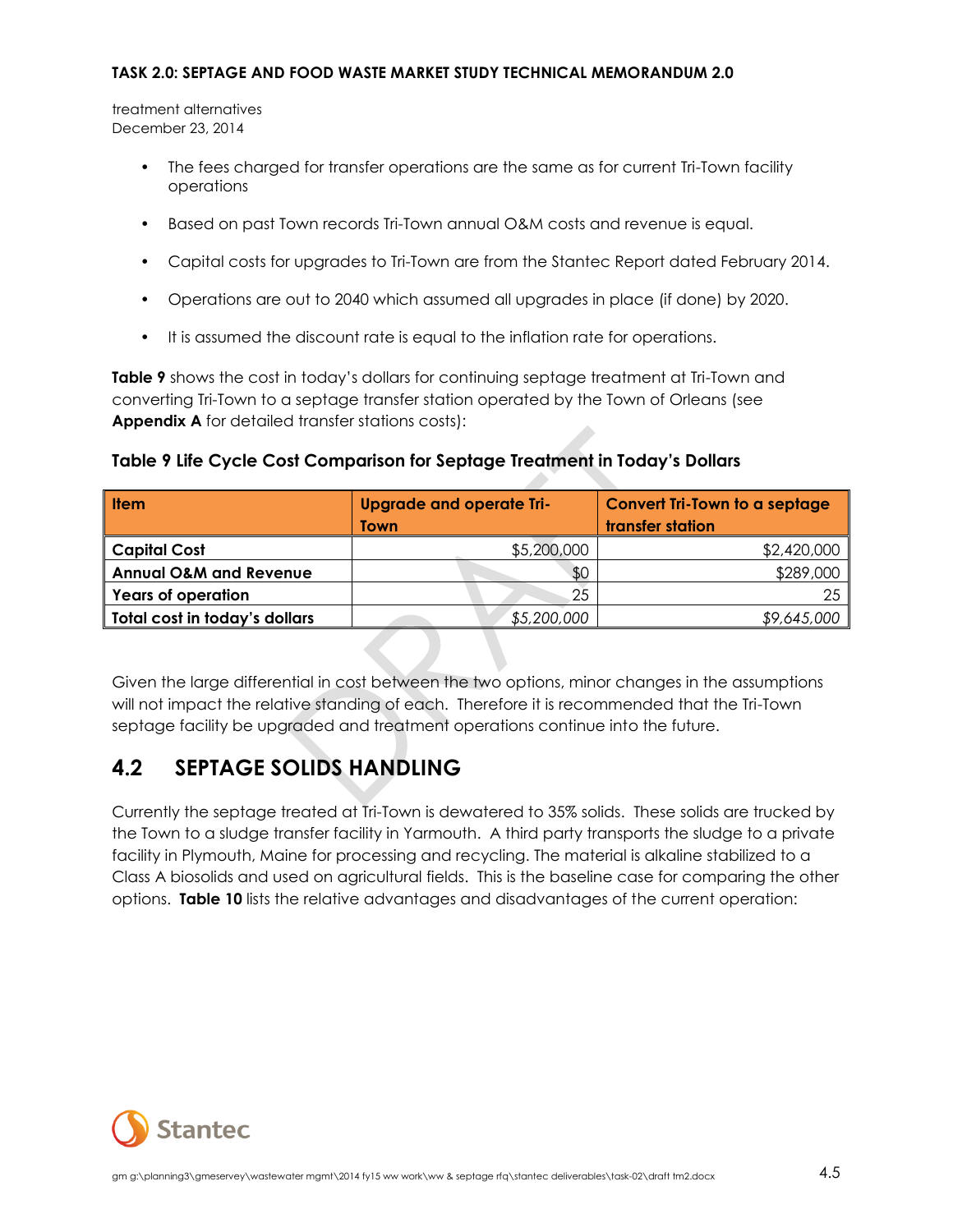treatment alternatives December 23, 2014

### **Table 10 Relative Advantages and Disadvantages of Current Solids Practice**

| <b>Advantages</b>                                                                                                                      | <b>Disadvantages</b>                                                                                                                                                                                                                                           |
|----------------------------------------------------------------------------------------------------------------------------------------|----------------------------------------------------------------------------------------------------------------------------------------------------------------------------------------------------------------------------------------------------------------|
| • The Town does not need to<br>market the end product<br>• The existing septage<br>receiving and thickening<br>equipment can be reused | • High cost of third party handling<br>• Risk of dependence on third party<br>• New dewatering equipment Is needed<br>• Solids content from the new dewatering equipment will<br>likely be lower than the current operation, thus increasing<br>overall costs. |

Both Yarmouth Dennis and Chatham use the same vendor and transfer facility. Other facilities on the Cape transport sludge that has not been dewatered to the incinerator in Cranston, RI. The alternative to the current third party disposal operation would be to process the septage solids locally to produce a recyclable product.

The most important factor to consider in any local processing alternative is the ability to find an outlet for the end product. End products from septage or sewage solids (biosolids) include the following:

- Energy
- Class A and B biosolids for agricultural land application
- Class A soil amendments suitable for use by the general public

Energy is most commonly derived from anaerobic digestion. In this process low solids sludge is heated and introduced into a sealed vessel with no oxygen. Bacteria known as methanogens convert a portion of the solids to methane gas which is most commonly burned in an engine that drives an electric generator. The heat produced in the engine is reused to warm the biosolids entering the vessel. There are minimum quantities of biosolids that are required for this process to successfully generate electricity. The minimum size electric generating equipment for converting methane to electricity is a 143 kw engine driven generator or 30 kw micro-turbine. The amount of biosolids required each day to meet the capacity of these generators is eight dry tons per day for an engine generator and two dry tons per day for a micro-turbine. Tri-Town currently produces two to three dry tons per day. This could support a micro-turbine but not an engine generator. However, the value of 30kw of electricity is only about \$115 per day. For energy production to be viable additional feedstock material in the form of food waste will be required. It must also be understood that solids still remain after anaerobic digestion and these will need to be further treated for recycling.

Class A and B biosolids for agricultural land application are produced in a variety of ways including chemical stabilization of various types, anaerobic digestion and aerobic digestion. Agricultural land application is limited only to a portion of the year and only in dry weather. It requires large storage capacity for the material as well as vast amounts of agricultural land to

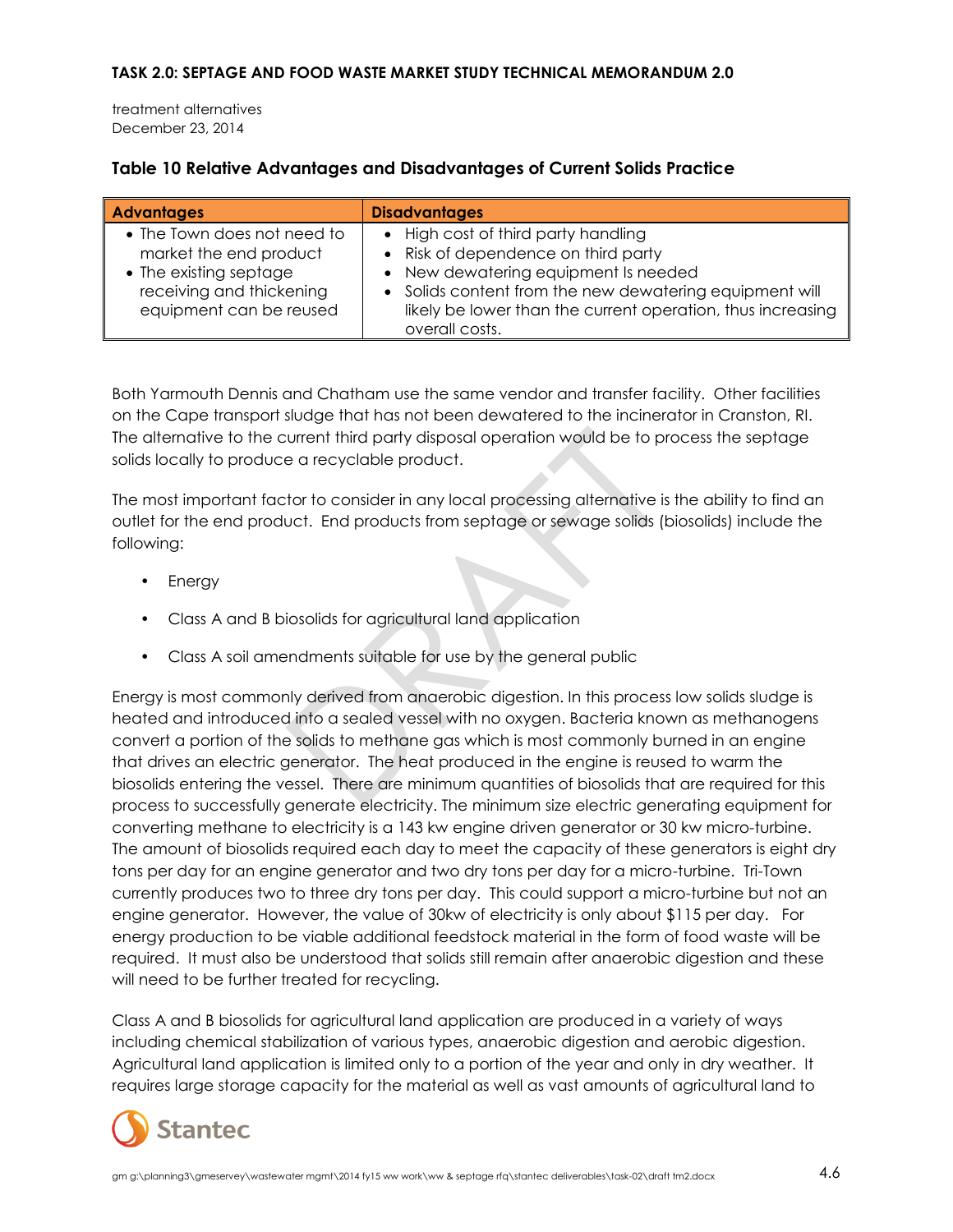treatment alternatives December 23, 2014

accept the material. This does not exist in most of Southern New England. Therefore this end product use is not viable for Orleans.

There are two types of Class A soil amendments that are generally accepted by the public and suitable for use on residential and public lands; the first is compost and the second is dried pellets. Compost has been tried before on the Cape at Orleans and at Yarmouth Dennis. The Orleans facility was an open air facility without odor control. This configuration resulted in adverse odor impacts to the surrounding community and the operation was halted. At the Yarmouth Dennis STF an enclosed composting facility with odor control system was constructed. However, at this site the technology used involved a single piece of equipment that was essential to moving the material through the process. This piece of equipment proved unreliable. This made the process untenable and the operation was halted. However improvements in equipment and odor control have overcome these issues and composting has proven to be a reliable operation for biosolids processing with over 200 facilities operating across the country many of which operate in close proximity to residential areas.

There are several biosolids composting facilities in Massachusetts with the end product being used in New England. There are several types of composting methods but in general the infrastructure needs for successful composting include the following:

- Fully enclosed active aerated composting system with a minimum of 21 days retention time
- Handling equipment for mixing yard waste or other wood waste with the biosolids
- Odor control system for capturing and treating all of the air from the enclosed composting operation
- Post composting screening system for recovering bulking agent
- An aerated low rate curing operation with, at minimum, a roof cover
- Two front end loaders for moving the material through the operation.
- Sufficient land area for storing several months' worth of finished product
- One full time operator.

Alternatively, Yarmouth was contacted to gage their interest in reopening their enclosed facility in cooperation with the Town of Orleans. However, after an internal discussion, Yarmouth decided they were not interested in attempting to reopen the compost facility at this time.

Dried pellets are produced by drying the biosolids to a minimum of 90% solids. The end product is sold for use as a soil amendment. The process requires that the biosolids be stabilized in

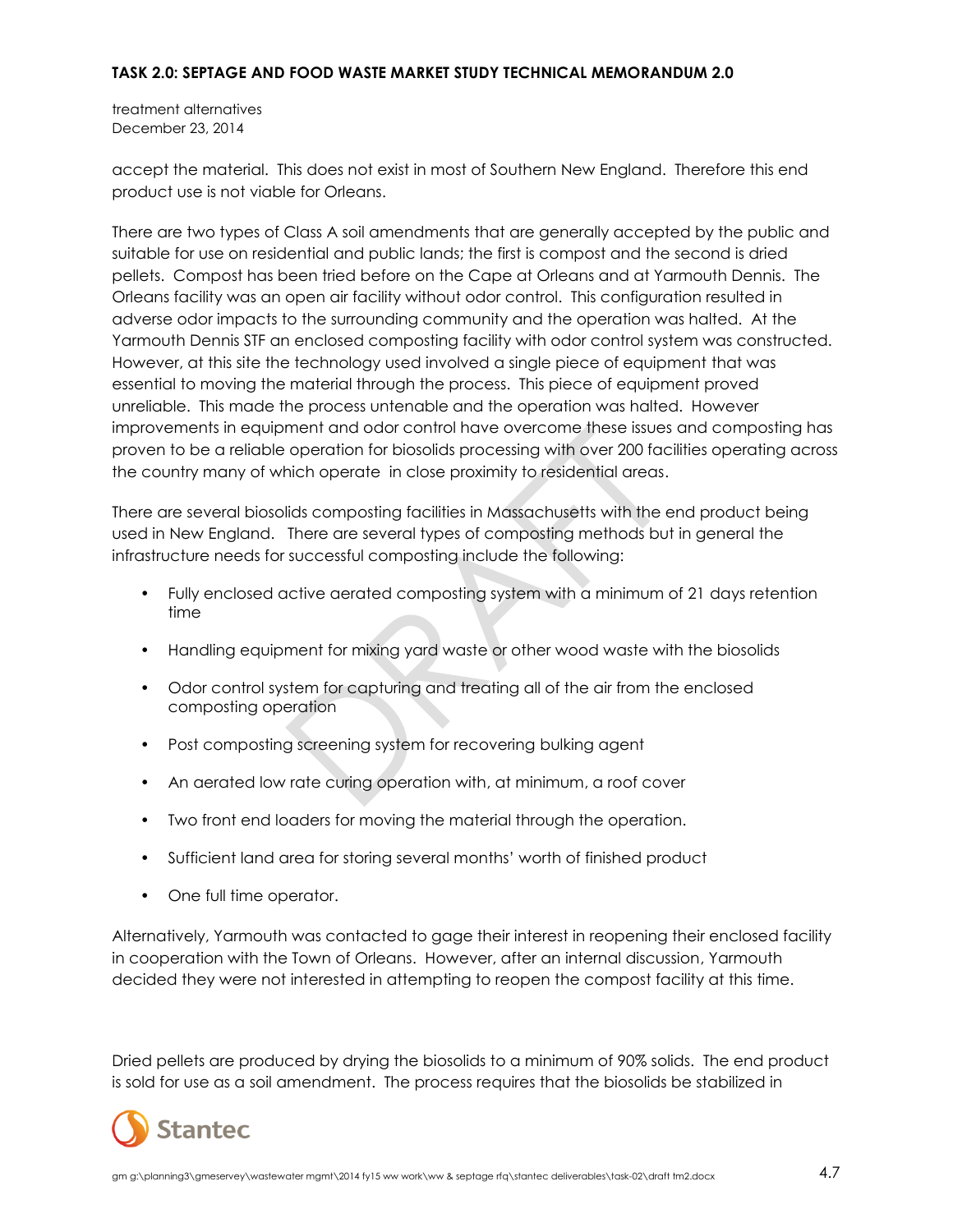treatment alternatives December 23, 2014

advance of drying by either anaerobic or aerobic digestion. Without this stabilization the end product will become too odorous for use when it is rewetted. While pellets are well accepted in many parts of the country they have not caught on in New England. There is a very large biosolids pelletizing plant in Quincy processing biosolids from the Deer Island WWTP for MWRA. Most of the product produced at this facility is shipped by rail to other states for use in agriculture. Based on this experience pellets would likely need to be used on agricultural land. Other than cranberry bogs there is limited agricultural land available in southeastern Massachusetts. Any dried product would need to be shipped long distances. For these reasons drying and pelletizing will not be considered further for Orleans.

Of the various product and technologies reviewed for this alternative only composting has any potential for further consideration. **Table 11** lists the relative advantages and disadvantages of this treatment method.

| <b>Table 11 Relative Advantages and Disadvantages of Composting</b> |  |  |  |
|---------------------------------------------------------------------|--|--|--|
|                                                                     |  |  |  |

| <b>Advantages</b>                                                                                                                                                                                                                          | <b>Disadvantages</b>                                                                                                                                                                                                                                                                                   |
|--------------------------------------------------------------------------------------------------------------------------------------------------------------------------------------------------------------------------------------------|--------------------------------------------------------------------------------------------------------------------------------------------------------------------------------------------------------------------------------------------------------------------------------------------------------|
| • Generally accepted soil like product<br>produced and used throughout New<br>England<br>• Process is very adaptable to<br>fluctuations in loading<br>• Has better nitrogen release<br>characteristics than most commercial<br>fertilizers | Large footprint required for processing and<br>product storage<br>High energy consumption for aeration and<br>odor control<br>• Poor history in Orleans and likely difficult to<br>gain public acceptance of a facility<br>Orleans would need to market as well as<br>$\bullet$<br>produce the product |

The unit cost for the current third party solids disposal operation is \$110 per ton of sludge. The facility generates 1,182 tons of solids per year at 35% solids content (65% water). This equates to 414 tons of dry solids per year. The cost of this is \$130,000 per year. In the future the solids content is likely to be lower due to changes in the type of dewatering equipment used. The current plate and frame press equipment is very labor intensive and seldom used for sludge dewatering anymore. Centrifuges or screw presses are more common now because they are highly automated. However they produce a lower solids content sludge than the current equipment. The new solids content will likely be about 25%. The new wet sludge tonnage will be 1,652. The revised cost for solids disposal will be about \$183,000 per year.

A cost estimate for a fully enclosed composting facility was generated (see **Appendix B** for detailed costs). The life cycle of the composting facility would be from 2020 to 2040. **Table 12** below compares the cost in today's dollars of constructing and operating a composting facility to continuing the current third party operation. New dewatering equipment would be needed for both options and the capital cost for that equipment is already captured in the upgrades to the Tri-Town facility. The only capital cost required for the current third party option would be the replacement of the truck used to transport the solids to Yarmouth from Orleans. It is assumed that a new truck will be needed every7 years.

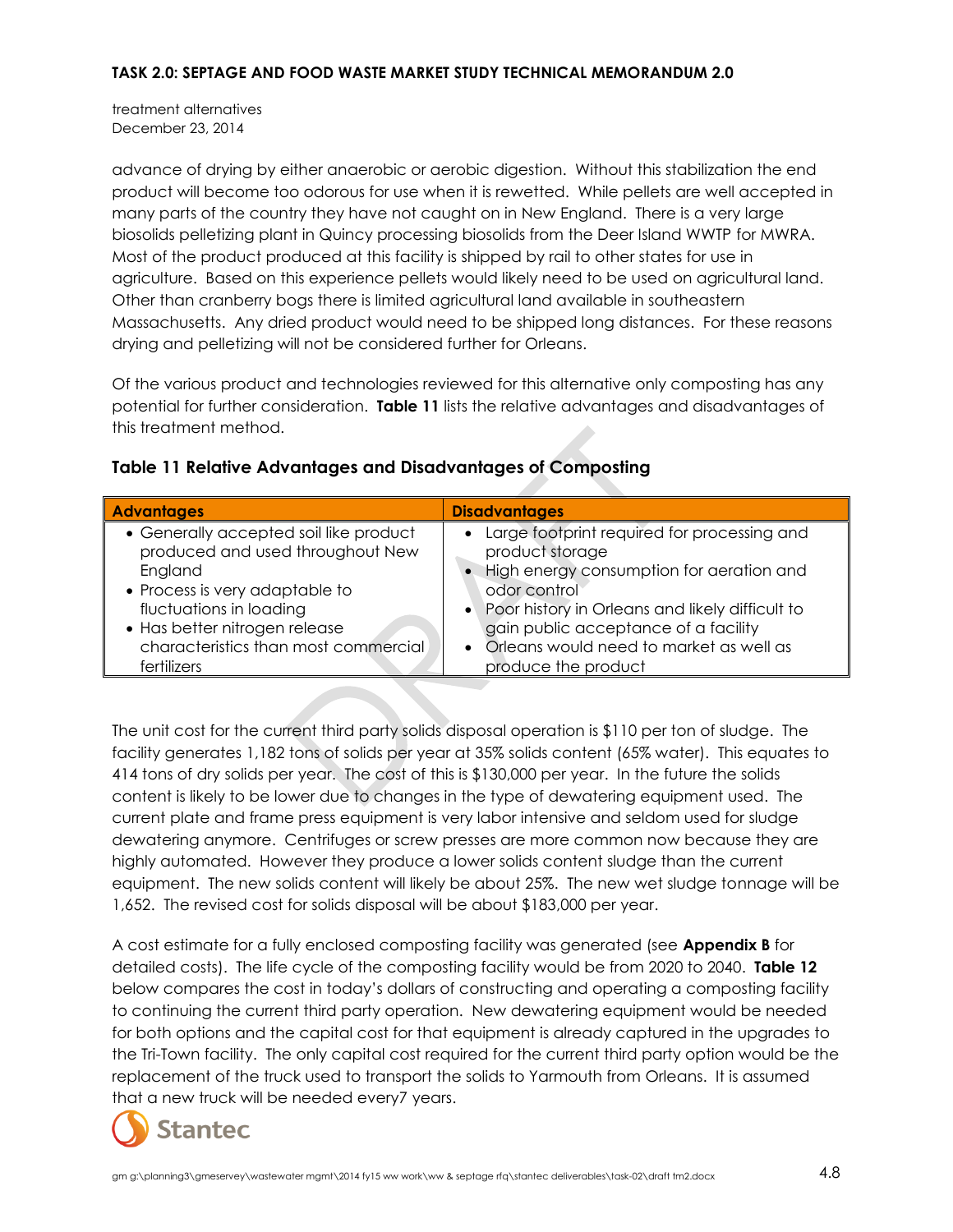treatment alternatives December 23, 2014

### **Table 12 Life Cycle Cost for Septage Solids Handling**

| <b>Item</b>              | <b>Continued third party</b><br>operation | <b>New enclosed composting</b><br>facility at the Tri-Town site |
|--------------------------|-------------------------------------------|-----------------------------------------------------------------|
| <b>Capital cost</b>      | \$100,000                                 | \$7,726,000                                                     |
| <b>Annual O&amp;M</b>    | \$183,000                                 | \$401,000                                                       |
| Years                    | 20                                        | 20 <sub>1</sub>                                                 |
| Total in today's dollars | 3,760,000                                 | 15,746,000                                                      |

There is significant cost difference in the two alternatives and it is recommended that the current third party operation be continued.

### <span id="page-23-0"></span>**4.3 TRI-TOWN TIPPING FEE**

Based on the above analysis the continued operation of Tri-Town or similar facility in Orleans is the most economical approach to septage treatment in the Orleans. The current Tri-Town tip fees are the following:

- \$0.10 per gallon for in district septage;
- \$0.14 per gallon for septage from outside of Orleans, Brewster and Eastham; and
- \$0.15 per gallon for portable toilet discharge.

In the months of January and February, Tri-Town reduces the tip fee for all loads to \$0.08 per gallon. The only other facilities on Cape that accept out of Town septage loads are Yarmouth/Dennis and Barnstable. YD charges \$0.12 per gallon for all loads other than Fats, Oils and Grease (FOG) and Barnstable charges \$0.105 per gallon but part of each load must come from Barnstable.

Several septic pumping companies were contacted and 10 were interviewed. The fee schedules for each vendor varied. Some charged a flat rate for all towns and tank sizes and other varied the rate by tank size and some also varied the rate depending on the Town they were pumping from. All vendors used any of the three available facilities, Tri-Town, YD or Barnstable. The pumping fee ranges are listed below:

- 1,000 gallon tanks \$0.225 to \$0.37 per gallon; and
- $\cdot$  1,500 gallon tanks \$0.217 to \$0.232 per gallon.

The \$0.14/gallon charged by Tri-Town represents between 38% to 65% of the fee vendors collect for pumping a system.

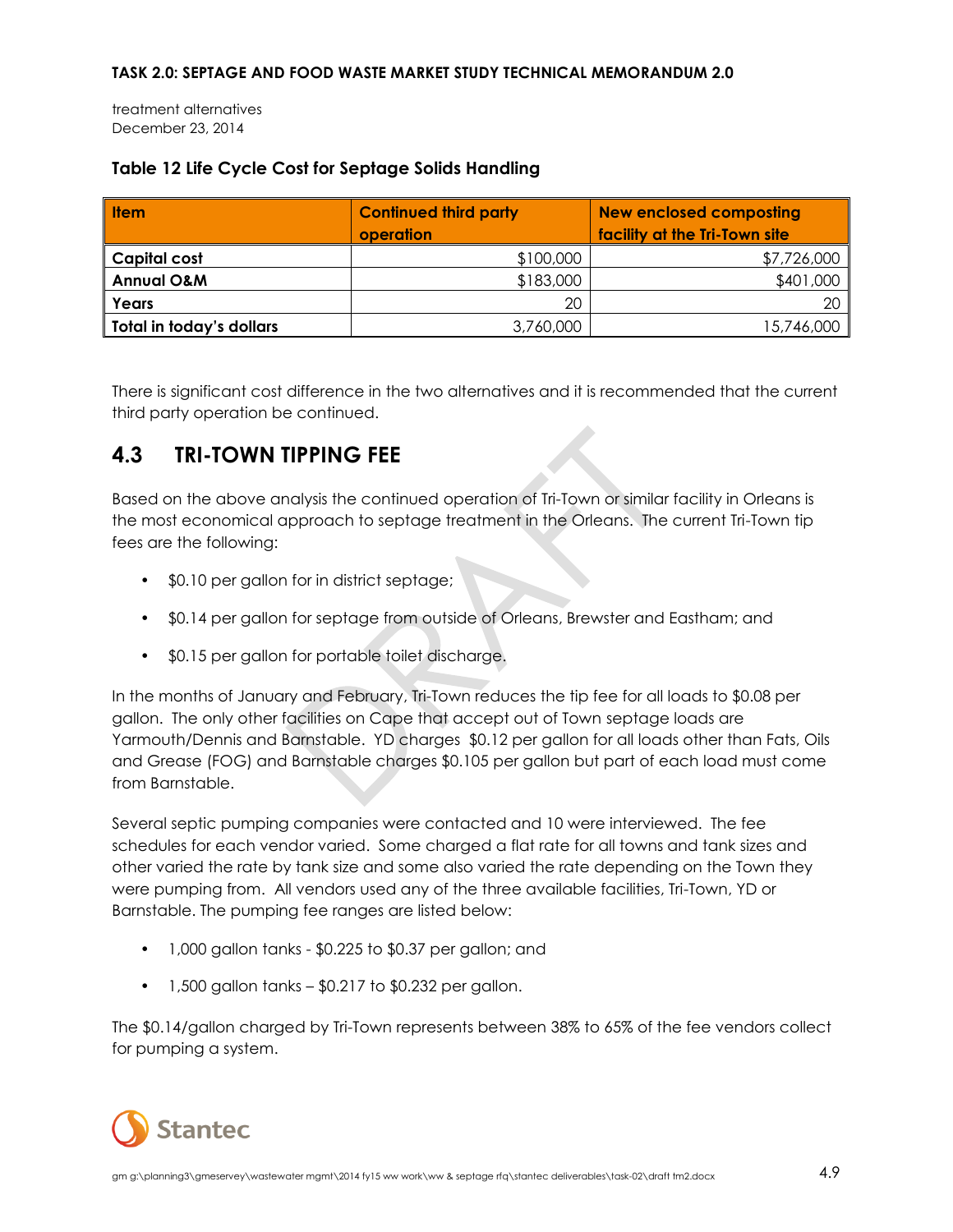treatment alternatives December 23, 2014

The seasonal nature of the population has significant impact on the septage treatment facilities and the tip fees charged. **Figures 3 and 4** show the average monthly and average daily septage delivered to Tri-Town from 2010 through 2014 respectively. It can be seen that during the months of June through October Tri-Town is at or near its' daily capacity. In November, the flows begin to drop and in December and March the facility receives about half its' capacity. January and February, however see a return to near loading of about 88% of plant capacity. This is due to the reduction in the tipping fee charged. It is during these same months that the YD Facility reported it had extra capacity.



**Figure 3 Average Monthly Septage Delivered to Tri-Town from 2010 to 2014 (gallons)**

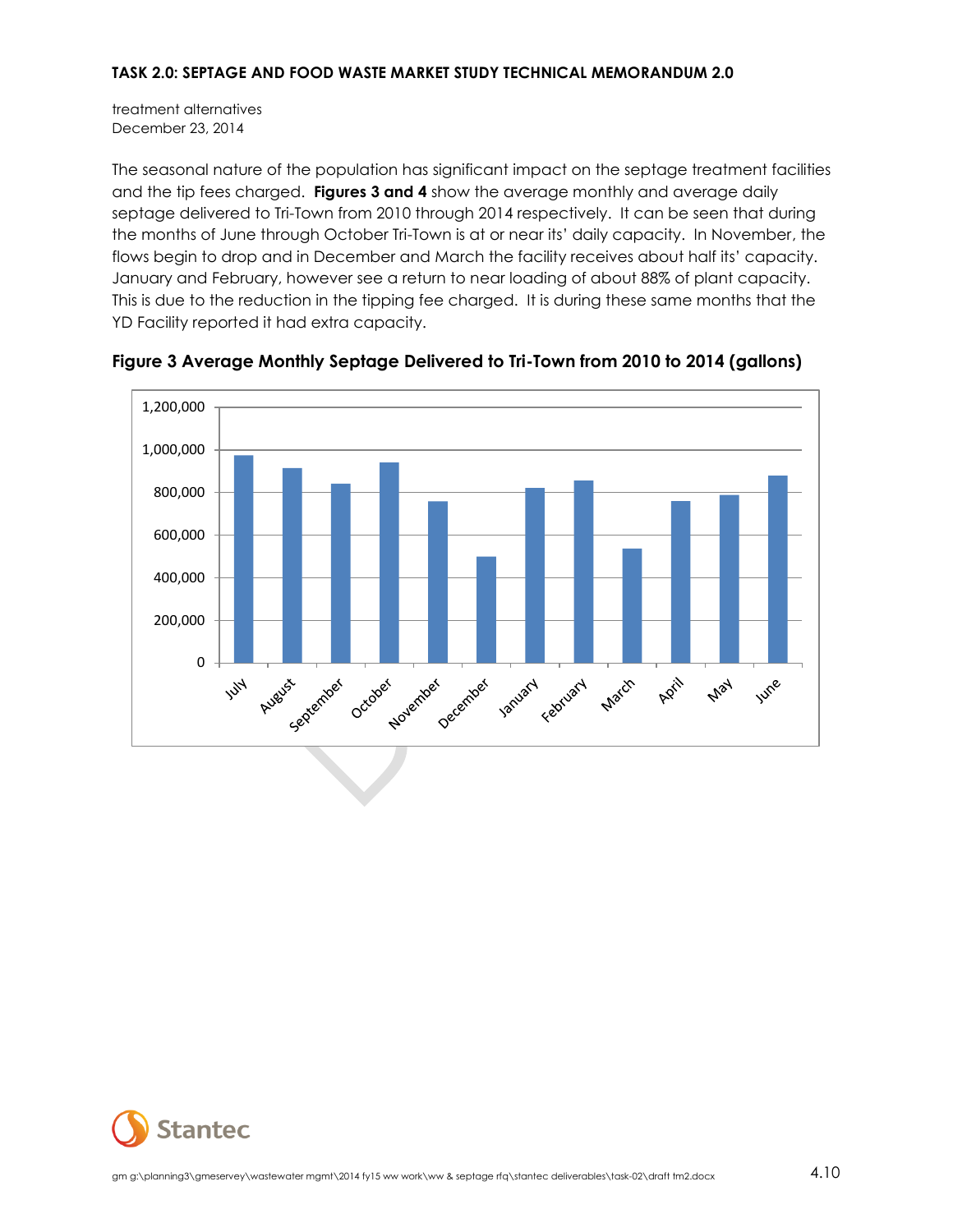treatment alternatives December 23, 2014



#### **Figure 4 Average Daily Septage Deliveries for Each Month 2010 to 2014 (gallons)**

The following can be deduced from the data above:

Tri Town operates at or near capacity for several months while charging the highest fee on the Cape for out of town septage. This testifies to the need for Tri-Town and that during the busy months the haulers will deliver to the closest or the only available facility. The vendors only make money when they are pumping and not when delivering septage and thus it is worthwhile for them to pay the higher tipping cost. Therefore, they will seek the closest available facility.

In the off season, the vendors have more time to seek the lowest cost treatment alternative. The tipping fee represent as much as a 60% deduction from their revenue.

There are two potential changes in tip fee to be examined:

The first is lowering the \$0.14 per gallon for out of District septage to \$0.10 in the hopes that additional flow would make up the difference. This does not work out. If the out of District fee is lowered to \$0.10 per gallon Tri-Town would need to receive an additional 861,600 gallons per year of septage to break even with the current revenue. In the busy months from June to October there is only 323,000 gallons of capacity available. We have already seen that in the less busy months the cost needs to be lowered to \$0.08 per gallon to maintain flow. Therefore this is not a viable option.

The second alternative would be to increase the tipping fee during the busy months. If the tip fee was increased by \$0.01 per gallon for all loads, and if current deliveries were maintained the additional revenue would be \$45,547. However, it is likely the deliveries would drop if the cost was increased. If the deliveries fell below 362,000 per year, the extra revenue would be

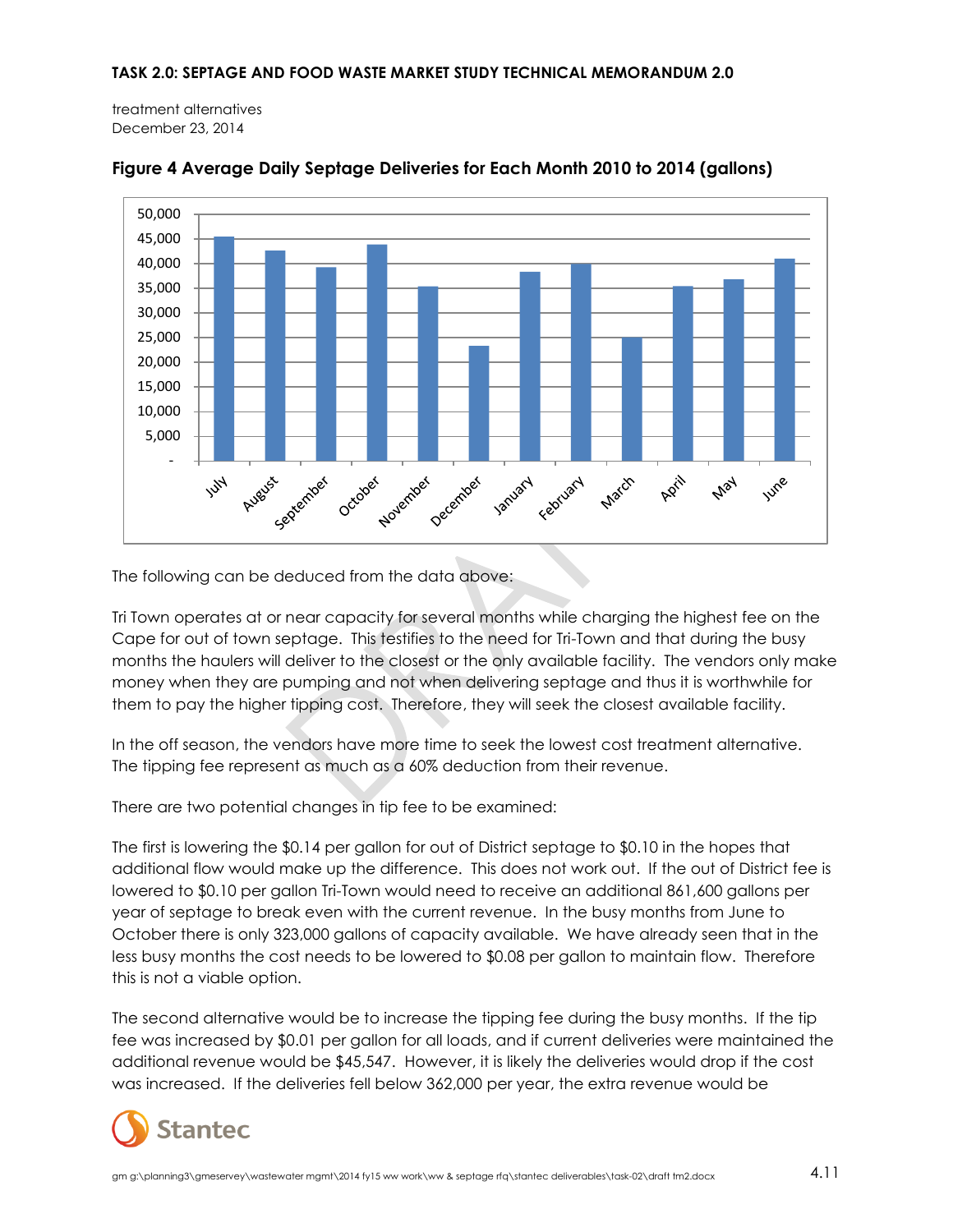treatment alternatives December 23, 2014

eliminated. This is only 3.8% of the annual deliveries and it is likely the facility would see this level or more of decline in months other than July. It is therefore not recommended to change the current fee structure.

### <span id="page-26-0"></span>**4.4 FOOD WASTE PROCESSING ALTERNATIVES**

As noted in **Section 3.0** of this TM, approximately 14,000 to 15,000 tons per year of food waste is generated on Cape Cod that will be required to meet the new alternative disposal regulations that went into effect on October 1, 2014. Food waste has more energy than septage biosolids and thus it takes less of it to produce electricity. One wet ton of food waste (approximately 0.3 dry tons) will produce 10.8 kw of electricity. To meet the 143 kw minimum for engine generators about 13.2 wet tons of food waste (four dry tons) is required. To meet this minimum tonnage would require capturing all of the average daily food waste generated from the following towns, Dennis, Harwich, Brewster, Chatham, Orleans, Eastham, Wellfleet, Truro and Provincetown. However, it must be noted that this is on average. In the summer the food waste generation will be high but in the winter it is likely it will not be possible to capture enough food waste to constantly make electricity.

It is important to note that the food waste consists almost entirely of post-consumer food. That is to say, food scraps from meal preparation or plate cleaning and past date or spoiled food. This is important because the form of the food waste dictates the methods available for handling and processing the waste. The most common form of anaerobic digestion is the same as used for biosolids, which is a liquid slurry in a sealed tank. For this type of food waste there are two methods available; the first is to liquefy the food waste and digest it in a similar manner to biosolids. The second is to place the solids in a sealed chamber with a front-end loader and circulate liquid through the solids. The liquid goes to a sealed tank digester similar to biosolids digestion.

In both cases there are residual solids after digestion that must be treated either by composting or pelletizing. In some applications these solids are directly land applied to agricultural land. However, as discussed previously this is not an option for Orleans. In the liquefied process, the solids are extracted from the liquid with dewatering equipment similar to that used for biosolids. In the high solids method the solids are removed from the chamber by front-end loader.

With any food waste, some contamination of the waste with non-food waste will occur such as packaging, forks and spoons etc. With a liquefied process, the contamination must be removed pre-digestion in the liquefying stage. In the high solids process the contaminants are removed through screening at the end of the post digestion composting process. Below is a list of the infrastructure required for anaerobic digestion of food waste at Orleans:

- Food waste receiving building with odor control system
- For liquefied digestion a conveyor with sorting stations, grinder, liquid solid separator

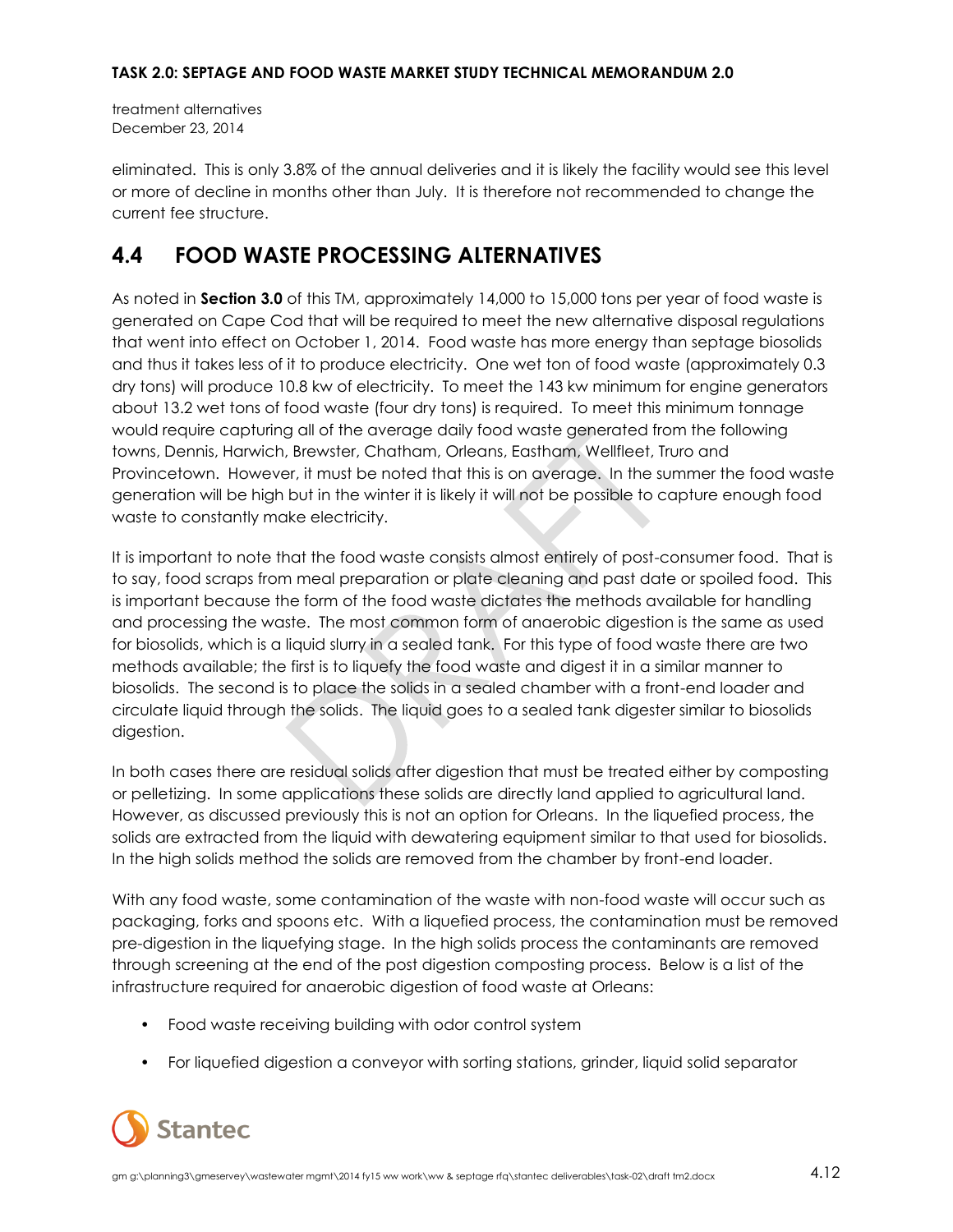treatment alternatives December 23, 2014

- For high solids chamber digestion the food waste is placed into the chamber by frontend loader
- Liquid digestion tank with pumps, mixing and heating system
- Post digestion dewatering equipment (liquid to go to wastewater treatment plant)
- Solids composting system similar to that described for septage solids composting
	- o Fully enclosed active aerated composting system with a minimum of 21 days retention time
	- o Handling equipment for mixing yard waste or other wood waste with the digested solids
	- o Odor control system for capturing and treating all of the air from the enclosed composting operation
	- o Post composting screening system for removing contaminants and recovering bulking agent
	- o An aerated low rate curing operation with at minimum a roof cover
	- o Sufficient land area for storing several months' worth of finished product
- Three to five full time employees would be needed to oversee the pre-digestion digestion and composting operations. The number of employees would depend on the type of digestion used.
- Either system will require a minimum of three front end loaders.

As an alternative, drying and pelletizing may be substituted for composting for final processing of the solids. As noted the most likely use for the pellets would be agricultural which would involve shipping the product off Cape at the least. The marketability of these pellets would need to be studied to make this determination.

**Tables 13** list the relative advantages and disadvantages of the liquefied and high solids digestion processes.

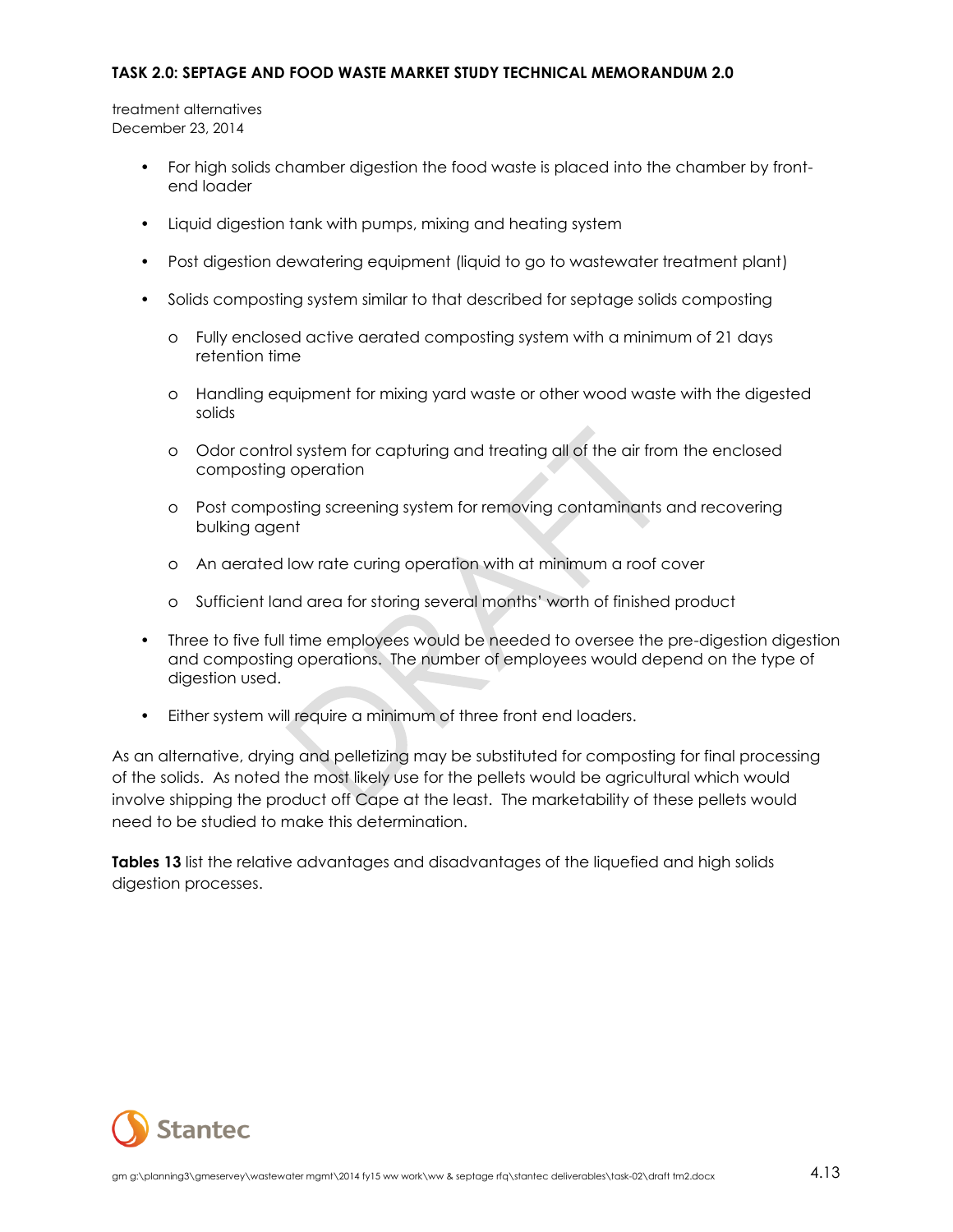treatment alternatives December 23, 2014

| <b>Advantages</b>                                                                                                                                    | <b>Disadvantages</b>                                                                                                                                                                                                                                                                           |
|------------------------------------------------------------------------------------------------------------------------------------------------------|------------------------------------------------------------------------------------------------------------------------------------------------------------------------------------------------------------------------------------------------------------------------------------------------|
| • Generally accepted soil like product<br>produced and used throughout New<br>England<br>• Power and heat generation, heat is used in<br>the process | • Very high capital investment and<br>operations cost<br>• Large footprint for digestion and either<br>composting or drying<br>• Truck traffic associated with food waste<br>tipping<br>• Complex pre-processing system (for<br>liquefied system)<br>• Sorting required (for liquefied system) |

### **Table 13 Relative Advantages and Disadvantages of Food Waste Anaerobic Digestion**

As noted above the minimum electricity generation from an engine generator would be 143 kw with and associated value of approximately \$552 per day. This is based on collecting an average of 13.2 wet tons of food waste per day. This would be relatively simple in the summer but likely would not be attainable in the winter. However if we assume this is attained year round the revenue from electricity would be \$201,480 per year. This is less than the O&M cost just to run a composting operation as was shown in **Table 12**. It is noted that a composting operation would be needed post digestion to render the solids recyclable. This would also be less than it would cost to have the third party handle the post digestion solids. Therefore it is not recommended for the Town to pursue processing food waste on it own at the Tri-Town site.

As an alternative to a town operated facility the potential for having a third party develop and operate a facility to process food waste from a larger area is examined below.

There are several companies in the United States that have technology licenses and have developed or are trying to develop organics digestion or composting facilities. With the rise of legislation in New England there is much interest in this region for these developers.

Generally the food waste is processed through an anaerobic digester. The digestion process produces methane gas that is collected, cleaned and burned in an engine generator to produce electricity. After the digestion process is complete there are residual solids that are either dried and pelletized or composted to make a commercial product. In some agricultural area the solids are directly land applied to farm land. However this requires large amounts of agricultural land. This is not available on Cape Cod.

The primary revenue source for these commercial facilities is the tip fee that would be paid by the haulers delivering the waste. Power generated from the digestion process and the finished products are a small fraction of the facility revenue. The base infrastructure for these facilities is expensive and economies of scale are an important part of making them financially viable. In general the minimum economic size appears to be about 100 tons per day with a minimum of 1.0 MW electricity generation for digestion facilities. **Table 14** lists several facilities of this type either in planning or in operation:

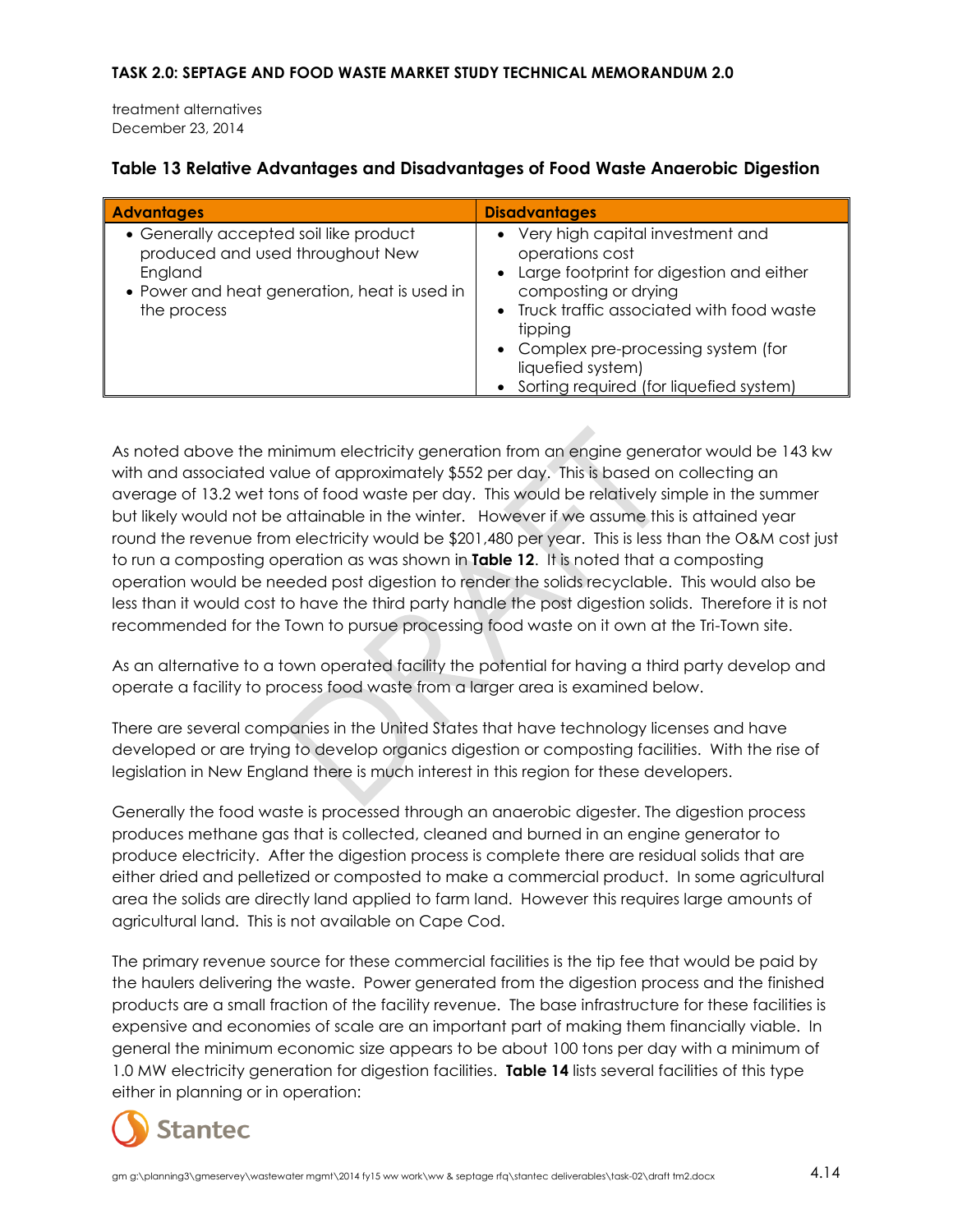treatment alternatives December 23, 2014

| <b>Facility</b>             | <b>Facility type</b> | <b>Energy</b><br>generation | <b>Waste processed</b> | <b>Facility status</b> |
|-----------------------------|----------------------|-----------------------------|------------------------|------------------------|
| <b>AGreen Energy</b>        | Anaerobic            | $0.48$ MW <sup>1</sup>      | Not Available          | Operating              |
| Rutland, MA                 | Digestion            |                             |                        |                        |
| <b>AGreen Energy</b>        | Anaerobic            | 2.4 MW                      | Not Available          | Development            |
| Hadley, MA                  | Digestion            |                             |                        |                        |
| Columbia Biogas             | Anaerobic            | 3.0 MW                      | 300 tons/day           | Development            |
| Portland, OR                | Digestion            |                             |                        |                        |
| <b>Harvest Power</b>        | Composting           | N/A                         | 110 tons/day           | Operating              |
| <b>British Columbia</b>     |                      |                             |                        |                        |
| <b>Harvest Power</b>        | Anaerobic            | 2.7 MW                      | Not Available          | Operating              |
| London, ON                  | Digestion            |                             |                        |                        |
| <b>Harvest Power</b>        | Anaerobic            | 5.4 MW                      | 356 tons/day           | Operating              |
| Orlando, FL                 | Digestion            |                             |                        |                        |
| <b>Harvest Power</b>        | Anaerobic            | Unknown                     | Unknown                | Development            |
| Bourne, MA                  | Digestion            |                             |                        |                        |
| Long Island Compost         | Anaerobic            | Not Available               | 329 tons/day           | Development            |
| Brookhaven, NY              | Digestion            |                             |                        |                        |
| Stop & Shop                 | Anaerobic            | Approx. 1.0 MW              | 95 tons/day            | Development            |
| Freetown, MA                | Digestion            |                             |                        |                        |
| Quantum Biopower            | Anaerobic            | Approx. 1.0 MW              | 110 tons/day           | Development            |
| Southington, CT             | Digestion            |                             |                        |                        |
| <b>WeCare Environmental</b> | Composting           | N/A                         | 100 to 160             | Operating              |
| Marlborough, MA             |                      |                             | tons/day               |                        |

### **Table 14 Listing of a Few Commercial Source Separated Organics Facilities**

Notes:

1. All of the slurry produced by the digester is used for land application on site. There is no processing or transport required.

Only the AGreen Energy facility in Rutland, MA is below 100 tons per day or 1.0 MW of energy production. The Rutland facility is located on a farm and all of the digestate (slurry coming out of the digesters) is land applied on site. There is no composting or drying of the digestate as there is in all the other anaerobic digestion facilities listed. The list is not comprehensive, but is representative. The available food waste on the entire Cape is only about 15,000 tons per year or about 40 tons per day on average with significant seasonal fluctuations. These quantities are well below the amounts needed for a third party to build and operate a facility at Orleans. To obtain the needed volumes of food waste, the material would need to be trucked in from other areas.

In addition, there are two commercial facilities in planning in Southeastern Massachusetts; the first is a 90 ton per day facility planned in Freetown, MA. This facility is to be located at a Stop & Shop distribution warehouse site and has been permitted but is not yet under construction. The

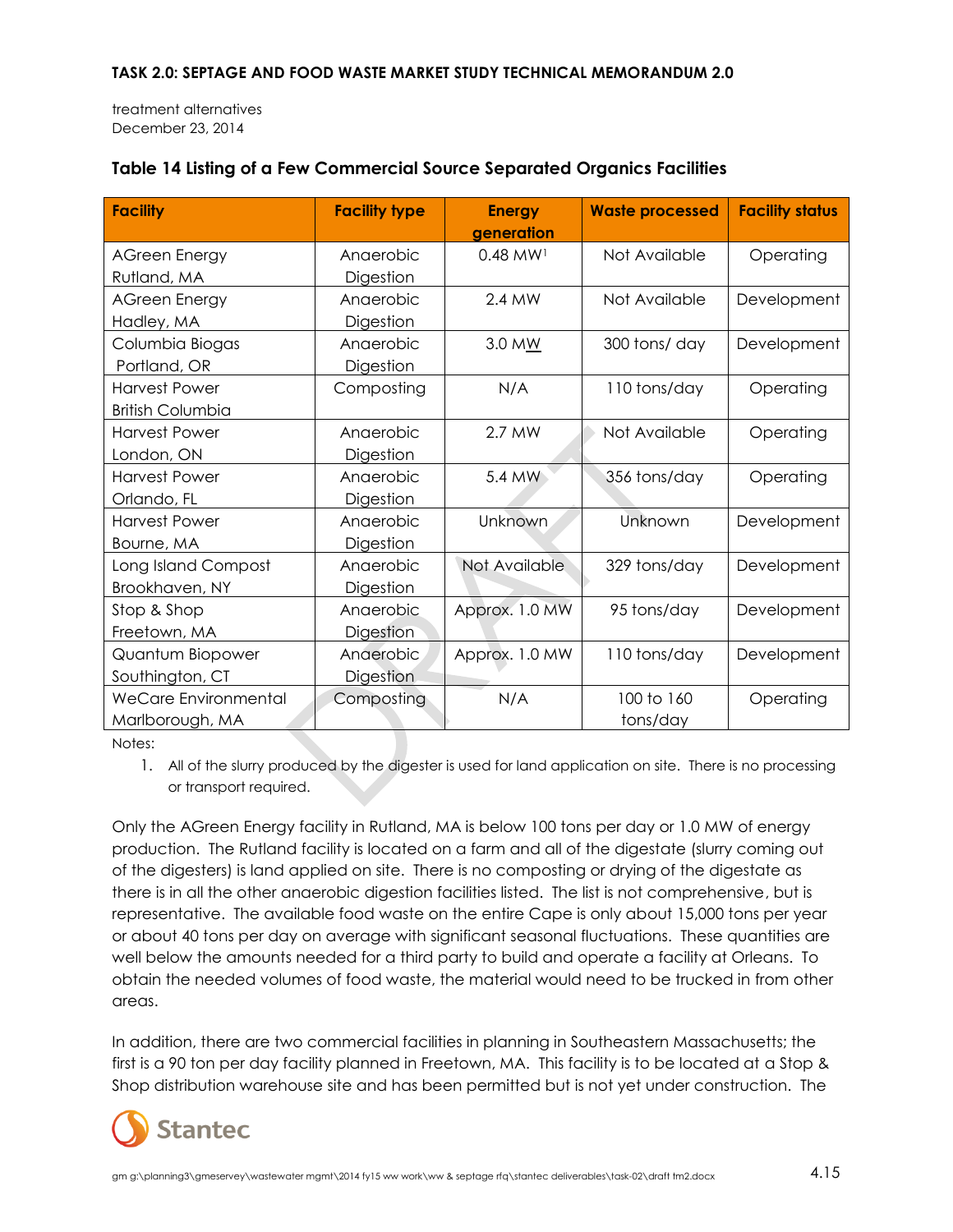treatment alternatives December 23, 2014

second is a facility being developed in Bourne, MA by Harvest Power to anaerobically digest food waste and create dried pellets with the solids from the process. This facility is to be located at the Bourne landfill. The Town and Harvest Power are still in negotiations. Either of these two facilities will be closer to additional food waste beyond what is available on the Cape that would be needed to develop a commercial facility.

Because the amount of food waste on the Cape is insufficient to sustain a commercial venture and with two other facilities planned closer to more abundant sources of food waste, it is unlikely a developer will be interested in investing the substantial capital to build and operate a facility in Orleans.

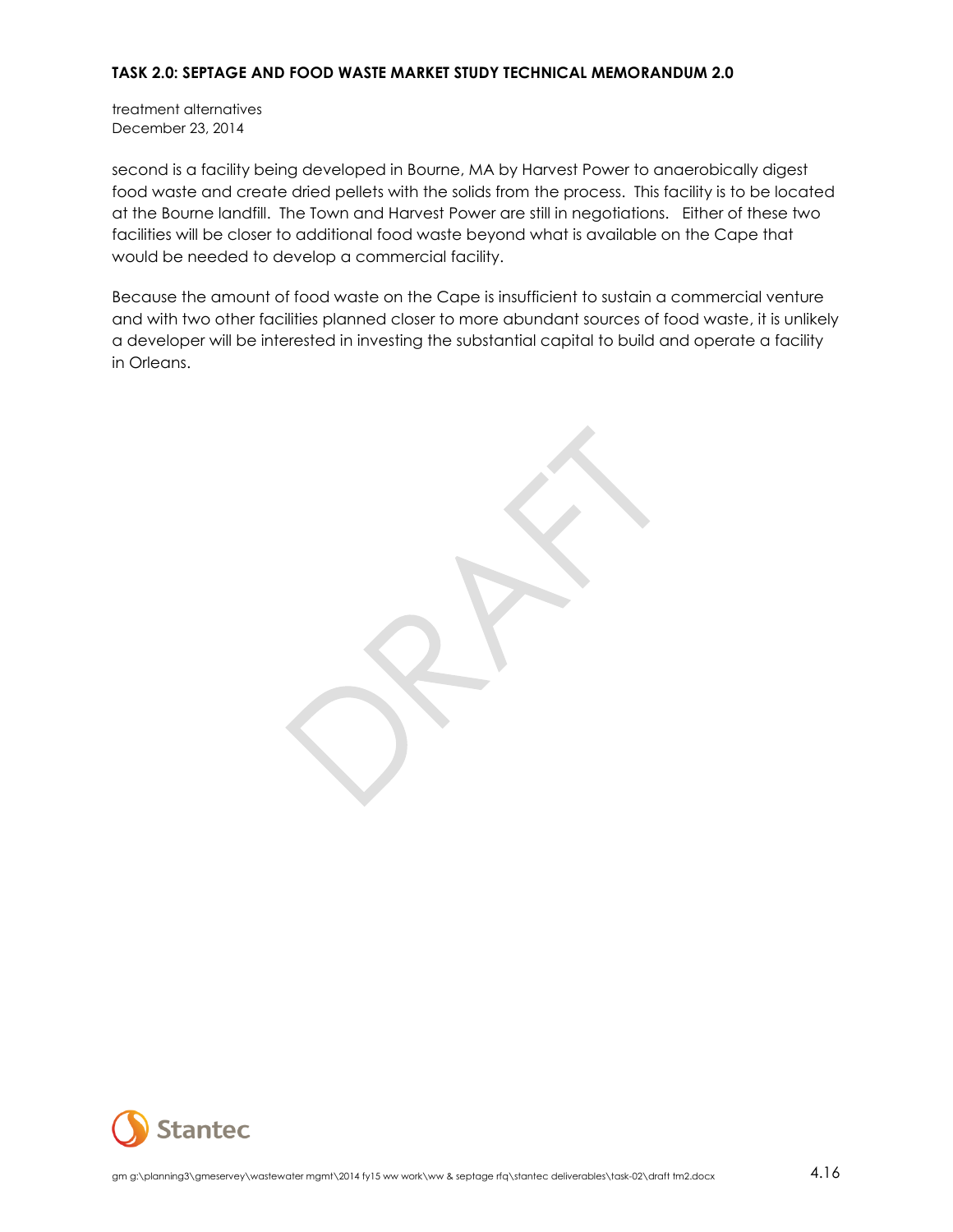conclusions and recommendations December 23, 2014

## <span id="page-31-0"></span>**5.0 CONCLUSIONS AND RECOMMENDATIONS**

The geography, limited development growth potential and seasonal nature of the economy all helped shape the recommended alternatives. For septage handling, it is recommended that the Tri-Town facility be upgraded and continue operations into the future. Whether Orleans pursues this course on its' own or develops a new district entity is a political decision beyond the scope of this document. However, given the dependence of the Outer Cape communities on the Tri-Town facility, it may be worth exploring expanding the District membership.

It is worth noting that in implementing the Comprehensive Wastewater Management Plan (CWMP) there will likely be a wastewater treatment plant that will process sewage from some portions of the Town. Depending on the implementation schedule for this construction there may be some ability to combine wastewater functions between the septage and sewage treatment facilities. The economic analysis presented in this document did not include these synergies and thus the practice of septage treatment at Tri-Town stands on its own merits.

Two scenarios were examined for altering the pricing for accepting septage loads at Tri-Town; One was to reduce the out of district tip fee from \$0.14 to \$0.10 per gallon. The intent being that a reduced cost would increase flow. This is already successfully done by Tri-Town during January and February. However, this change would require that Tri-Town receive an additional 861,600 gallons per year of septage be treated at Tri-Town in order to meet a similar revenue amount. At the time of year when additional septage is most available (June through October) Tri-Town only has 323,000 gallons of excess capacity. Thus it is not viable to reduce the cost year round.

The second alternative would be to increase the tipping fee. This could only be done in the busy months since Tri-Town already reduces the tip fee in the winter months. The additional revenue for each \$0.01 per gallon increase would be eliminated if Tri-Town lost just 3.8% of gallons tipped. This represents less than one truck load of septage per day. It is likely one truck would go elsewhere for the lower tip fee except during the busiest month of July. Therefore neither of these scenarios are promising and changing the current rate structure Is not recommended.

The location of Orleans in relation to available sources of food waste drove the inability to make such a facility economical. It is recommended that the Town track the progress of the planned facilities in Freetown and Bourne and to see if the Commonwealth will offer subsidies for such facilities in the future to encourage their development.

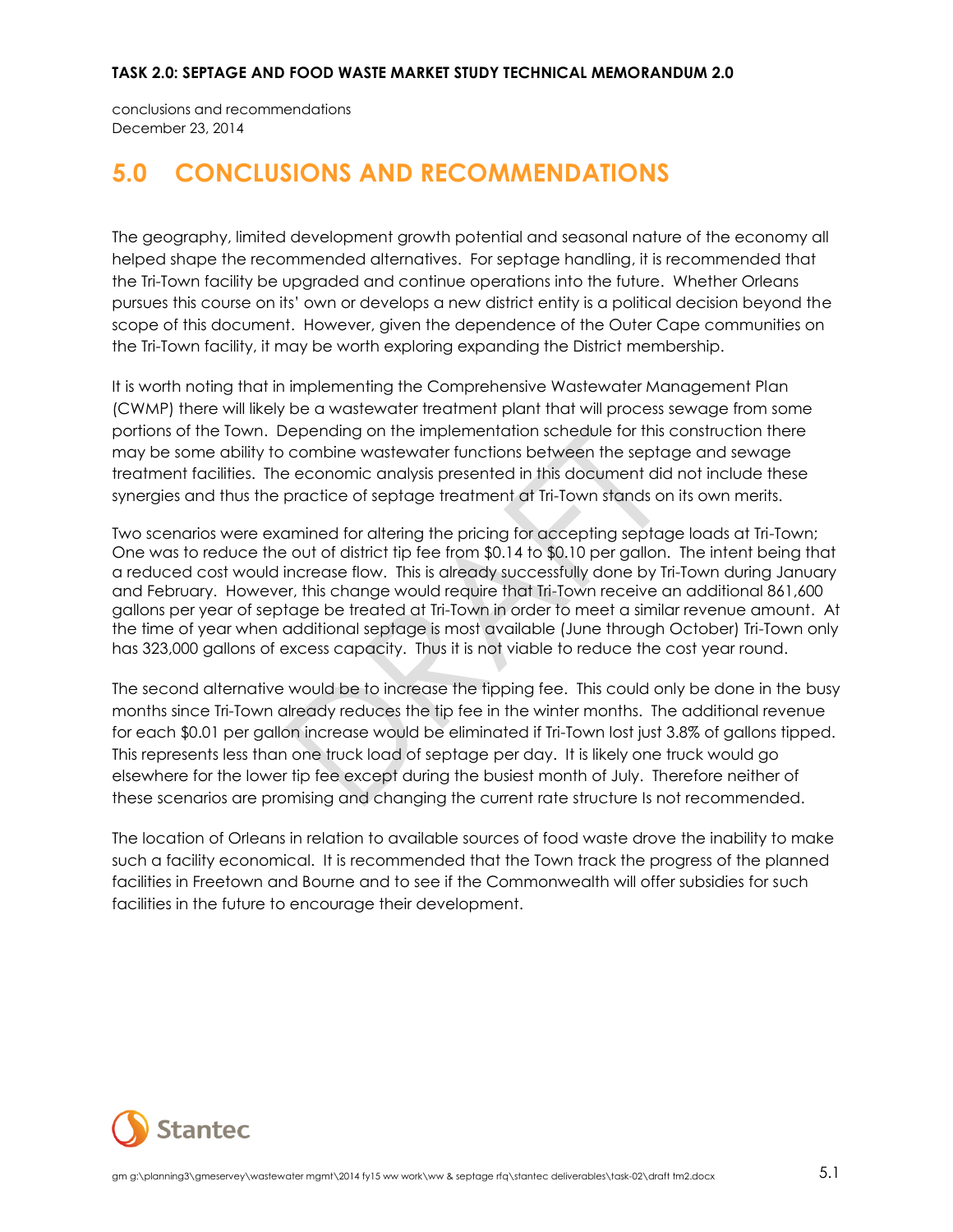# **APPENDIX A**

# **SEPTAGE TRANSFER STATION CAPITAL O&M COST ESTIMATES**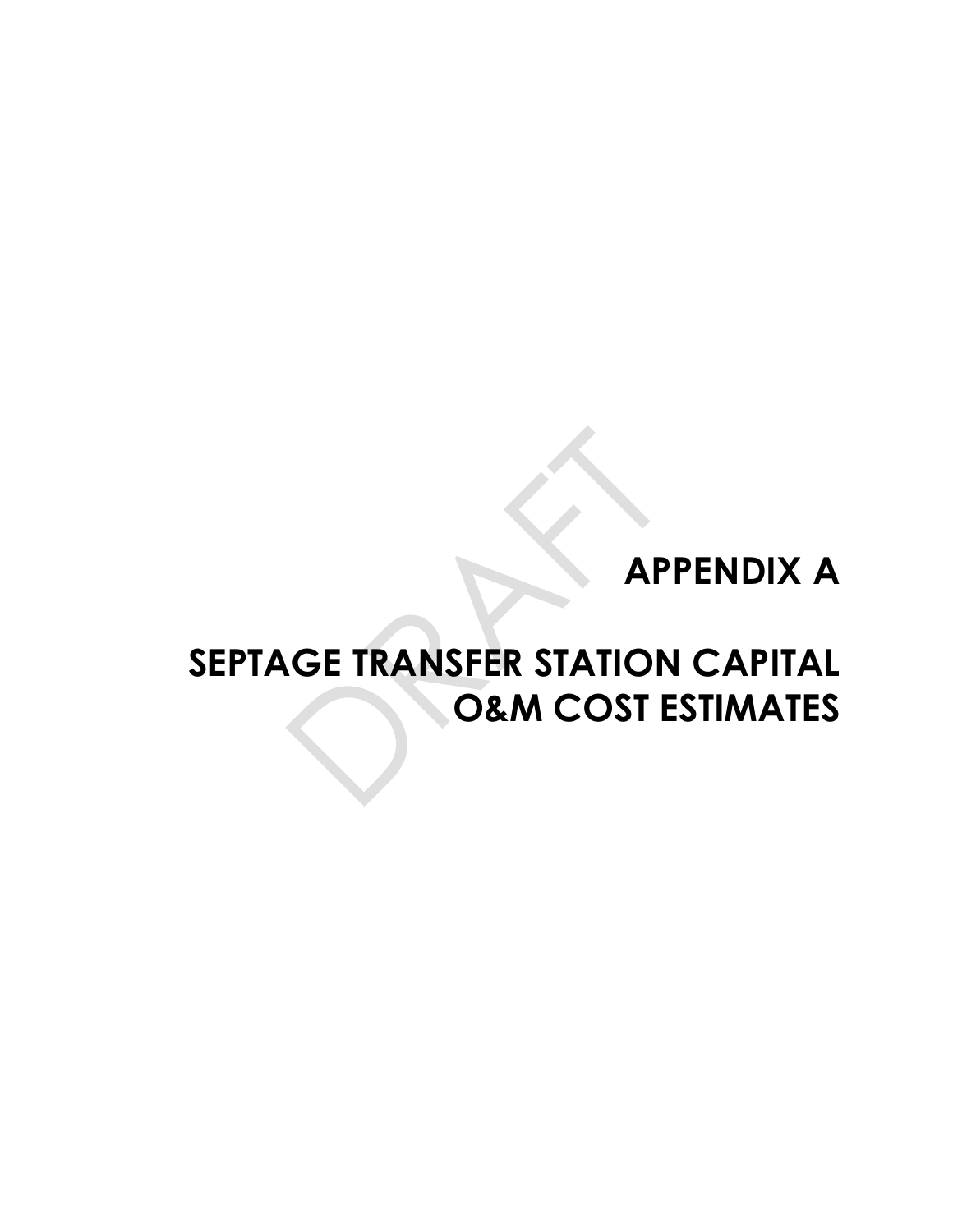### **Septage Transfer Station Capital Cost**

| sepidge framsjer sjulion Capilal Cosi   |                  |      |                 |                |  |
|-----------------------------------------|------------------|------|-----------------|----------------|--|
| <b>Item</b>                             | <b>Unit cost</b> | Unit | <b>Quantity</b> | Cost           |  |
| Upgrades to receiving station           |                  |      |                 | 500,000<br>£   |  |
| Rolling Stock                           |                  |      |                 |                |  |
| 7000 gallon pumper tanker trucks (2015) | \$160,000.00     | each | 3               | \$480,000      |  |
| 7000 gallon pumper tanker trucks (2022) | \$160,000.00     | each | 3               | 480,000<br>\$  |  |
| 7000 gallon pumper tanker trucks (2029) | \$160,000.00     | each | 3               | 480,000<br>\$  |  |
| 7000 gallon pumper tanker trucks (2026) | \$160,000.00     | each | 3               | 480,000<br>\$. |  |
| <b>Total</b>                            |                  |      |                 | \$2,420,000    |  |

### **Septage Transfer Station O&M Cost**

| item                                         | <b>Unit cost</b> | Unit     | Quantity     | Cost          |
|----------------------------------------------|------------------|----------|--------------|---------------|
| Truck & trailer operation                    | 80.00            | 1/hr     | 4,500.00     | \$360,000     |
| Labor                                        |                  |          |              |               |
| Pay truck driver                             | 65,000.00        | $$/$ FTE | 3.00         | \$195,000     |
| Pay administration                           | 65,000.00        | $$/$ FTE | 0.50         | \$32,500      |
| <b>Benefits</b>                              | 50%              | $$/$ FTE |              | \$113,750     |
| Tip Fee @ Receiving Facility                 | 0.07             | $$$ /gal | 9,200,000.00 | \$644,000     |
| Subtotal                                     |                  |          |              | \$1,345,250   |
|                                              |                  |          |              |               |
| Revenue                                      |                  |          |              |               |
| Tip fee charged to haulers                   |                  |          |              | (\$1,056,851) |
| Cost to Operate Facility over Revenue Amount |                  |          |              | \$288,399     |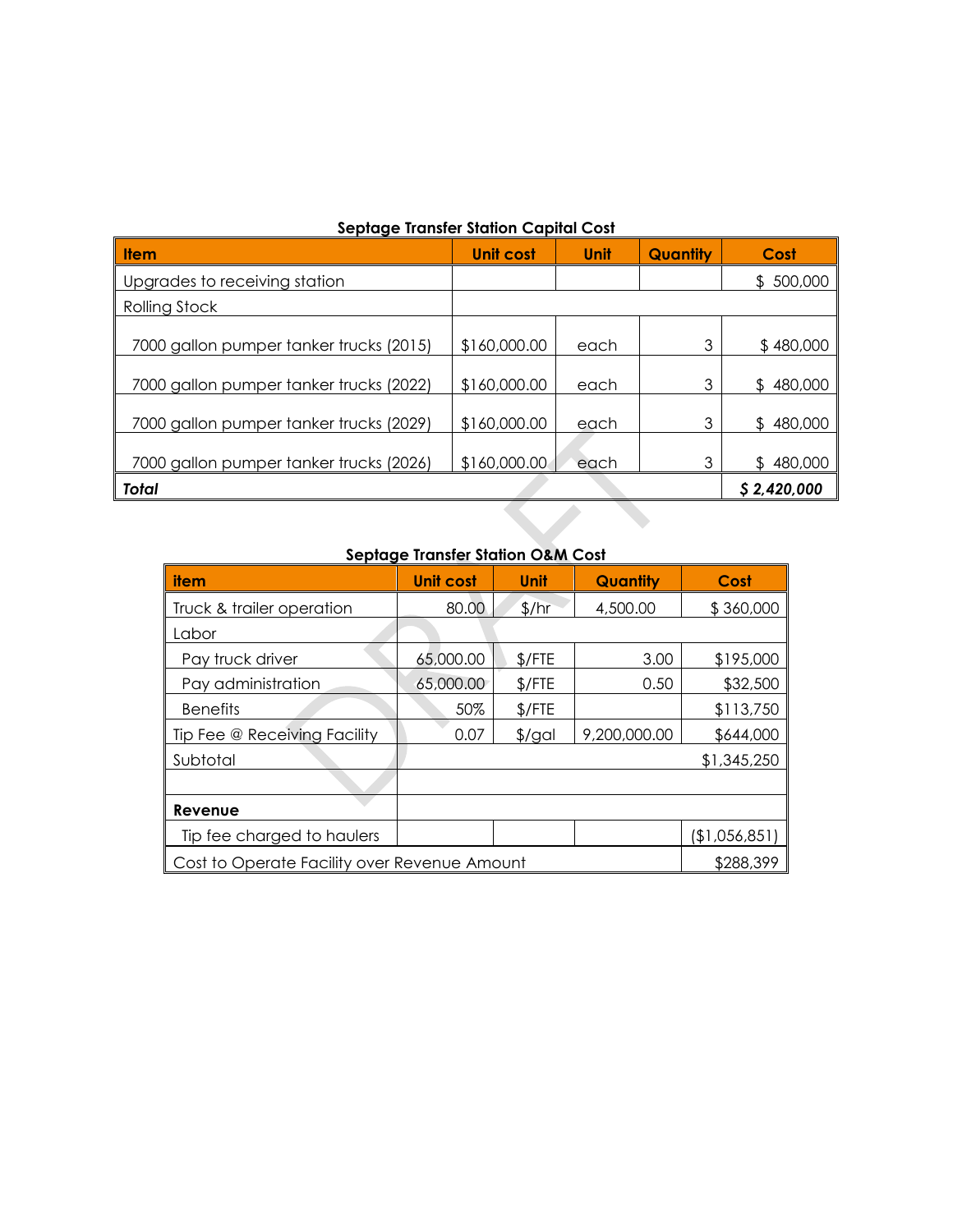December 23, 2014

# **APPENDIX B**

# **COMPOSTING FACILITY CAPITAL AND O&M COST ESTIMATES**

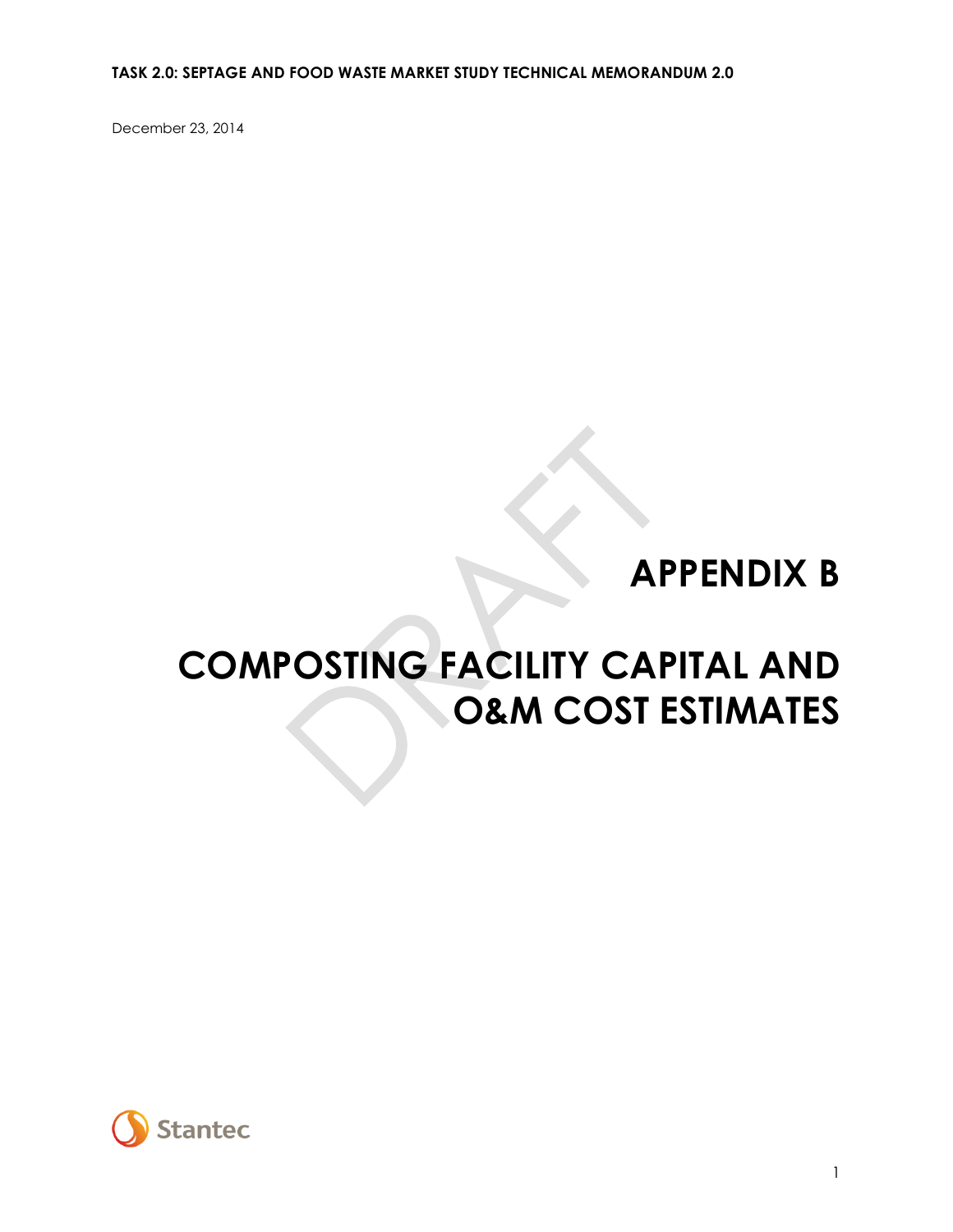December 23, 2014

| <b>Item</b>               | <b>Unit cost</b> | Unit            | Quantity | Cost         |
|---------------------------|------------------|-----------------|----------|--------------|
| Site Improvements         |                  |                 |          |              |
| Clear & grade             | \$10,000         | acres           | 2.0      | 20,000<br>\$ |
| Paved roads               |                  | ft <sup>2</sup> | 24,000   |              |
| Paved storage pad         |                  | ft <sup>2</sup> | 16,900   |              |
| Compost building          | \$150.00         | ft <sup>2</sup> | 19,250   | \$2,887,500  |
| Compost process           |                  |                 |          |              |
| Aeration floor            | \$40.00          | ft <sup>2</sup> | 10,000   | \$400,000    |
| Aeration fans             | \$5,000.00       | each            | 10       | \$50,000     |
| Odor control (49,000 cfm) |                  |                 |          |              |
| <b>Biofilter fans</b>     | \$15,000.00      | each            | 4        | \$60,000     |
| Biofilter plenum          | 40.00<br>\$      | ft <sup>2</sup> | 12,300   | \$492,000    |
| <b>Biofilter media</b>    | \$50.00          | $yd^3$          | 1,815    | \$90,741     |
| Equipment                 |                  |                 |          |              |
| Mixer                     | \$250,000.00     | each            | 1        | \$250,000    |
| Screener                  | \$250,000.00     | each            | 1        | \$250,000    |
| Electrical & controls     |                  |                 |          | \$1,000,000  |
| Subtotal                  |                  |                 |          | \$5,500,241  |
| Contractor O&P            | 25%              |                 |          | \$1,375,060  |
| Engineering               | 10%              |                 |          | \$550,024    |
| Rolling stock             |                  |                 |          |              |
| Front-end loader          | \$300,000.00     | each            | 1        | \$300,000    |
| Total                     |                  |                 |          | \$7,726,000  |

### **Composting Facility Capital Cost**